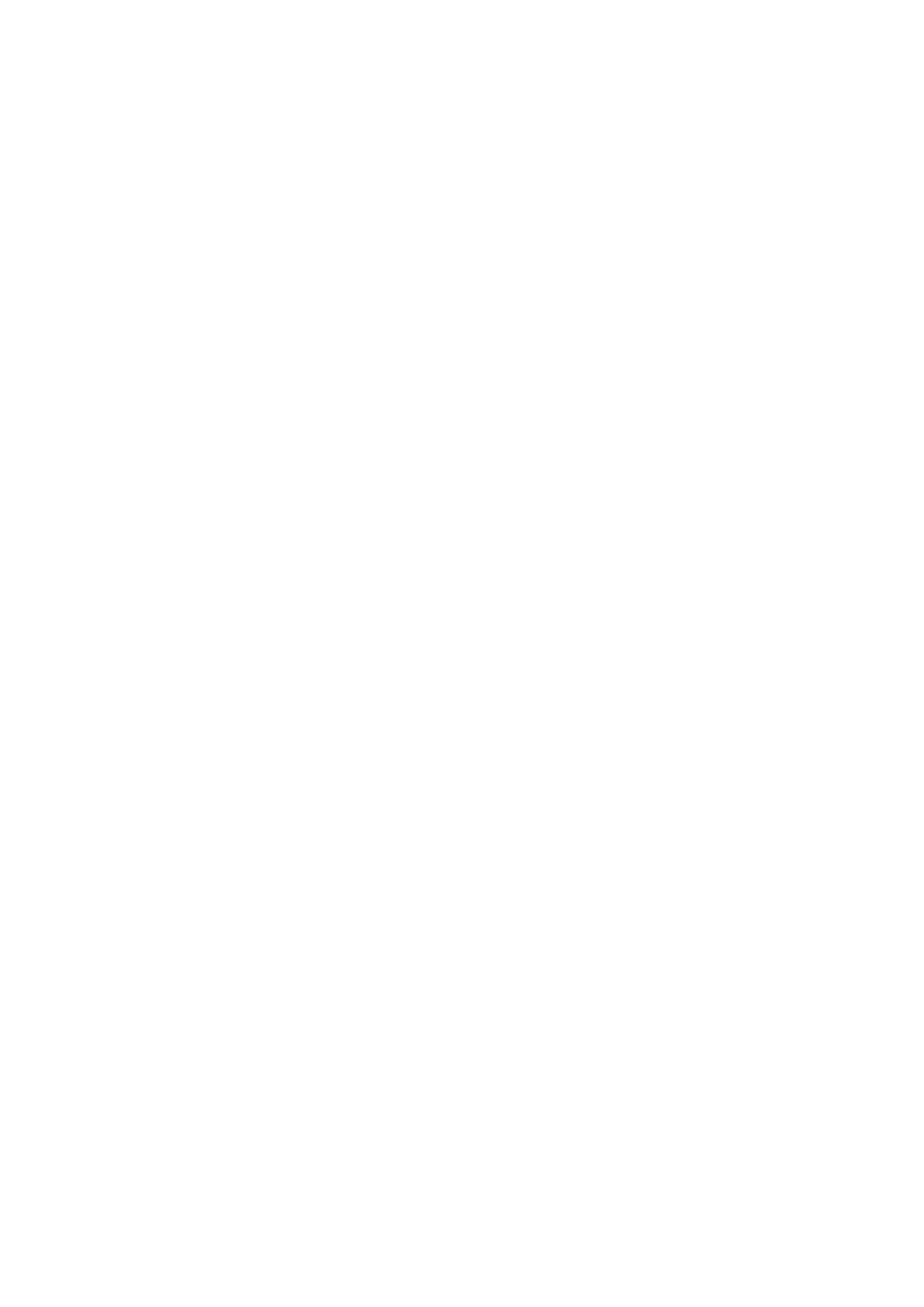# Contents

| About the Flexible Retirement Plan            | 4              | What are the charges and costs?                               | 12 |
|-----------------------------------------------|----------------|---------------------------------------------------------------|----|
| Its aims                                      | 4              | What might I get back?                                        | 16 |
| Your commitment                               | $\overline{4}$ | When can I take my benefits?                                  | 16 |
| <b>Risks</b>                                  | 4              | What choices will I have when I want to take<br>my benefits?  | 16 |
| Other documents you should read               | 5              | Where can I get guidance about what to do with<br>my pension? | 17 |
| Questions & Answers                           | 6              | What about tax?                                               | 17 |
| Is the Flexible Retirement Plan right for me? | 6              | How will I know how my Flexible Retirement Plan               |    |
| Is this a stakeholder pension?                | 6              | is doing?                                                     | 18 |
| How flexible is it?                           | 6              | What happens to the Flexible Retirement Plan                  |    |
| How much can I pay into my plan?              | 7              | if I die?                                                     | 18 |
| Can I transfer money in?                      | 7              | What if the Flexible Retirement Plan isn't right              |    |
| Where are my payments invested?               | 7              | for me?                                                       | 19 |
| Can I change my investments?                  | 11             | Other information                                             | 20 |
| What if I stop making payments?               | 12             |                                                               |    |
| Can I transfer money out?                     | 12             | Get in touch                                                  | 22 |

We would like everyone to find it easy to deal with us. Please let us know if you need information about our plans and services in a different format.

All our literature is available in audio, large print or braille versions. If you would like one of these please contact us using the details on the last page.

The Financial Conduct Authority is a financial services regulator. It requires us, Prudential, to give you this important information to help you decide whether our Flexible Retirement Plan is right for you. You should read this document carefully so that you understand what you are buying, and then keep it safe for future reference.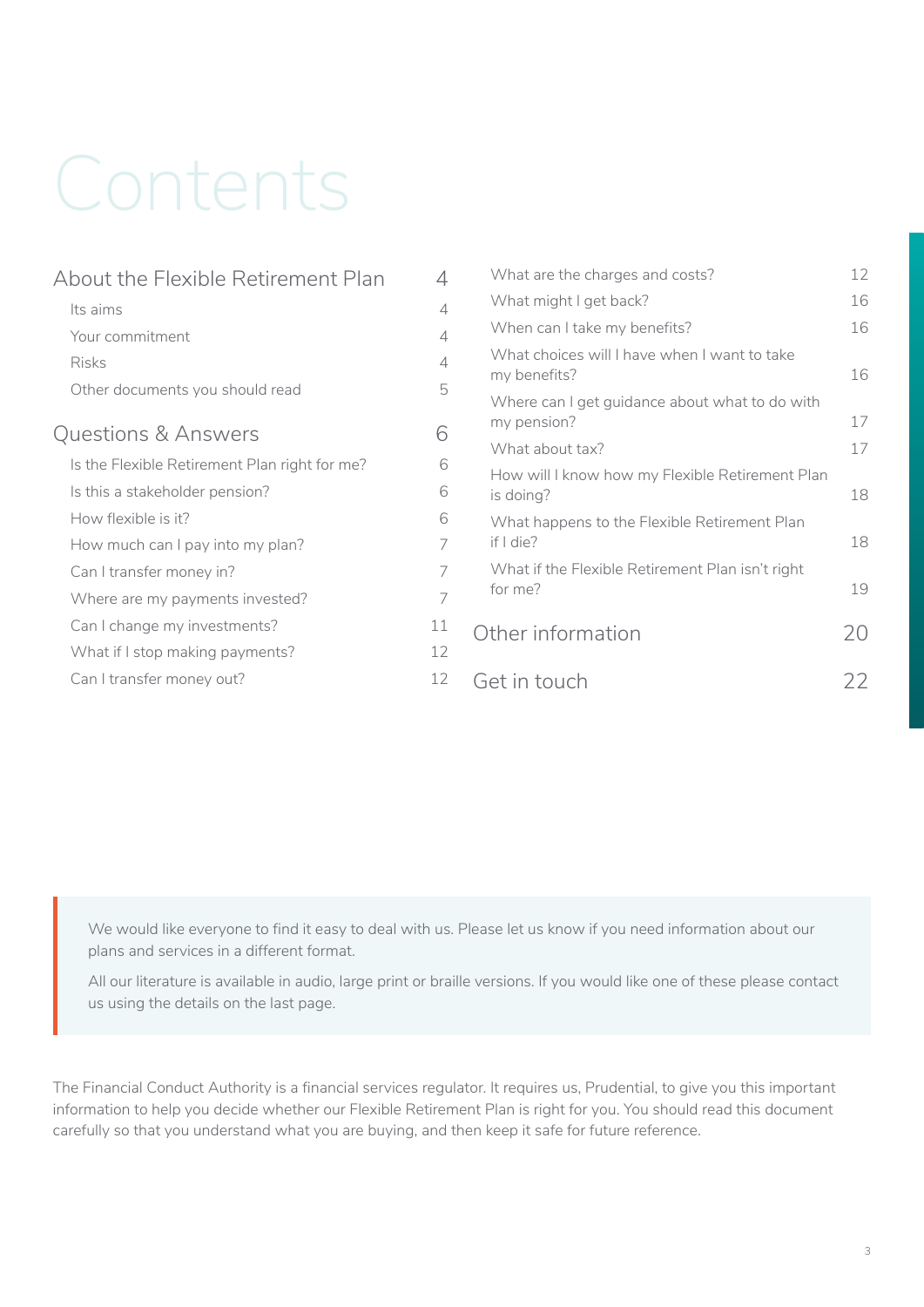# <span id="page-3-0"></span>About the Flexible Retirement Plan

This booklet contains the Key Features of our Flexible Retirement Plan (Personal Pension Plan with Self-Invested Personal Pension (SIPP) options).

If you still have questions about your Flexible Retirement Plan (FRP) after reading this, please look at the "Get in touch" section for our contact details. If you have a financial adviser, please speak to them in the first instance.

# Important Information<br>The PruFund Protected Funds

**The PruFund Protected Funds are currently unavailable to new investments**.

# Its aims

#### **What this plan is designed to do**

- To help you save for your retirement in a flexible and tax-efficient way.
- To give you access to a wide range of investments to match your attitude to risk and investment objectives.
- Provide the flexibility to allow you to decide when and how to take your retirement benefits as your needs change.
- Provide flexible and tax-efficient options for death benefits.

# Your commitment

#### **What we ask you to do**

- To allow your pension pot to potentially grow until you take your pension benefits.
- To regularly review your investments to make sure you're on track for retirement.

# Risks

#### **What you need to be aware of**

- The value of your investment can go down as well as up so you might not get back the amount you put in.
- There are different risks for different funds, please refer to your **Fund Guide** for more information.
- As the price of everyday goods and services goes up, your money won't stretch as far as the same amount would now. This is called inflation and will reduce what you can buy in the future.
- If the total charges and costs are more than any overall growth achieved, your plan will fall in value, possibly to even less than you have invested.
- If your plan invests in our With-Profits Fund and you take money out of that fund, including to move from Personal Pension to Drawdown, we may reduce the value by applying a Market Value Reduction.
- For the PruFund range of funds, we may decide to reset the unit price of a PruFund Fund to the unsmoothed price on a particular day, to protect the With-Profits Fund. There may also be occasions where we have to suspend the smoothing process for one or more PruFund Funds for a period of consecutive days, to protect our With-Profits Fund. Please read **Your With – Profits Plan – a guide to how we manage the Fund (PruFund range of funds)** for more details on this.
- There may be a delay in buying, selling or switching to or from certain funds.
- ln Drawdown if you take more money out of your plan as income than your plan earns in investment growth, the overall value of your fund will fall. As there is no limit on the amount of income you can take from Flexi-access Drawdown, you need to be aware that your fund may be exhausted as a result of the income you take.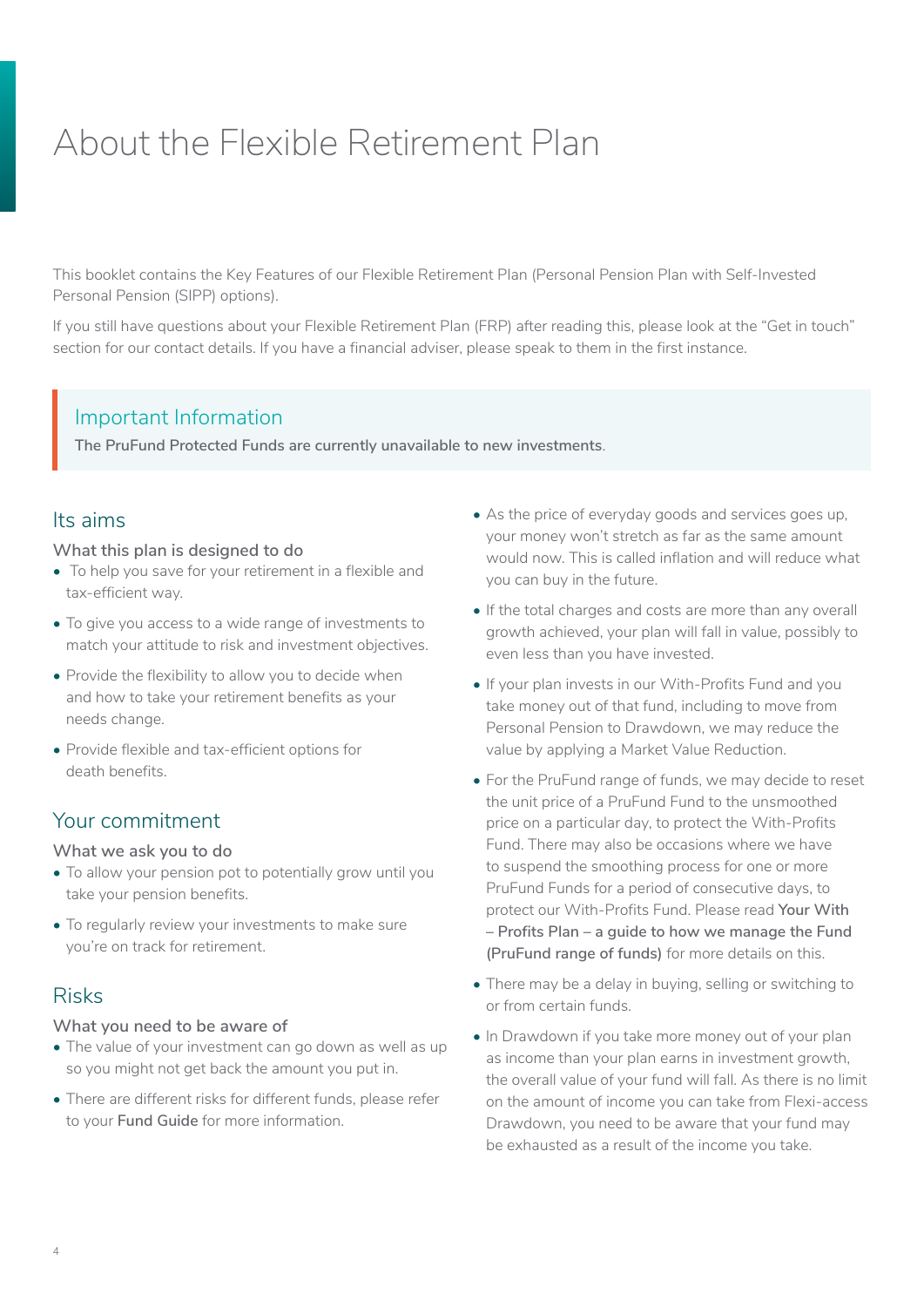# <span id="page-4-0"></span>Other documents you should read

This document gives you key information about the Flexible Retirement Plan. If you want more detail on specific points, please read the following documents. We have highlighted when they are relevant throughout this document.

They're all available from your adviser, or direct from us. Details on how to get in touch are on the last page.

**• Fund Guide**

This explains your investment choices.

- **• Your With-Profits Plan a guide to how we manage the Fund (PruFund range of funds)** This provides information on how our With-Profits Fund works, and our current approach to managing it.
- **• Your With-Profits Plan a guide to how we manage the Fund (Prudential Unitised With-Profits Plans and Cash Accumulation Plans)**

This provides information on how our With-Profits Fund works, and our current approach to managing it.

- **• Market Value Reduction a clear explanation** This explains what a Market Value Reduction is, together with information about why and when these may apply.
- **• Technical Guides**

Gives you detail on the terms and conditions of the contract:

- Pru Flexible Retirement Plan Personal Pension option
- Pru Flexible Retirement Plan Drawdown option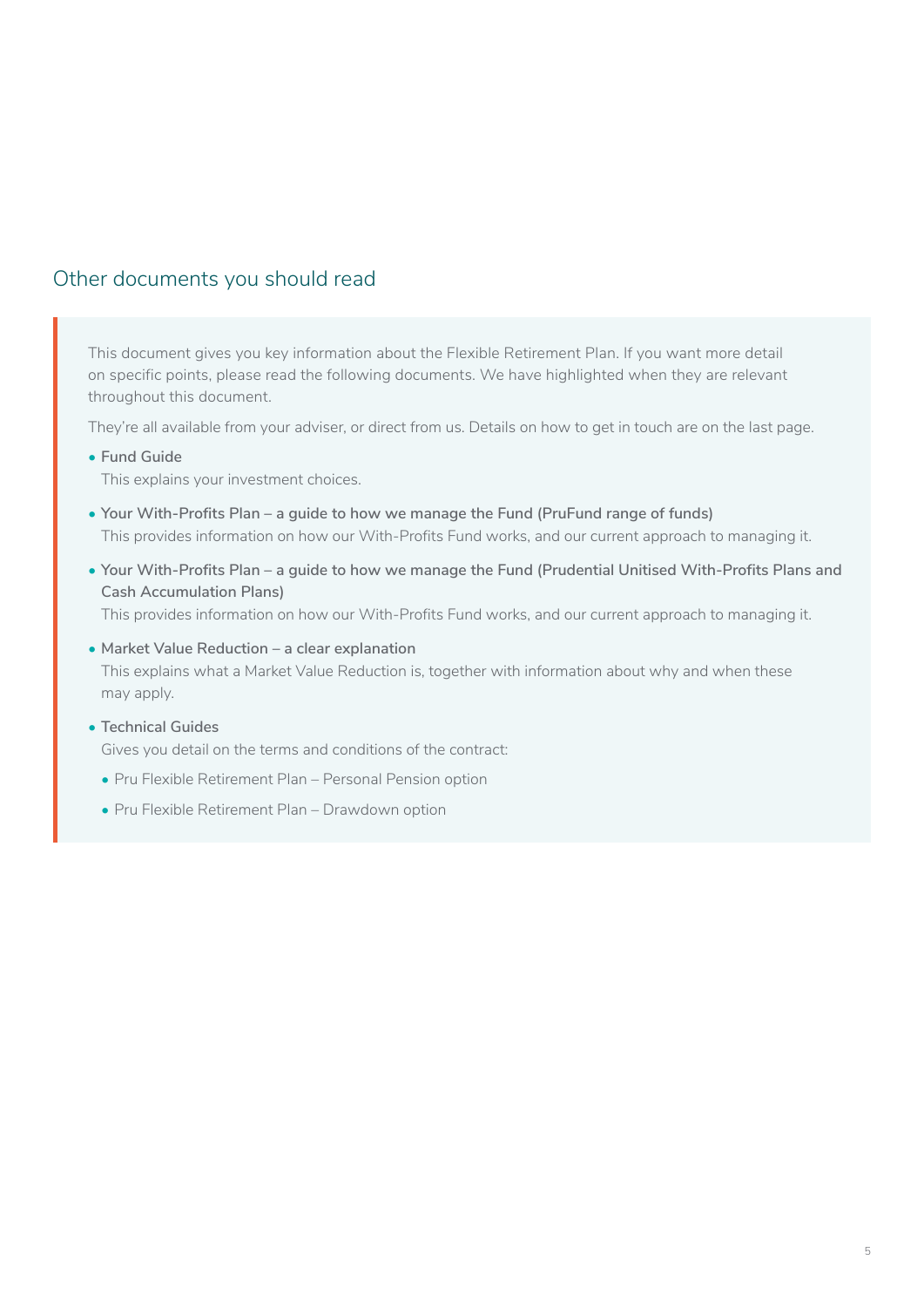# <span id="page-5-0"></span>Questions & Answers

# Is the Flexible Retirement Plan right for me?

The FRP may be right for you if you want a plan that offers wider investment options than are generally available for personal pensions, including choosing and managing your own investments in a Self-Invested Personal Pension (SIPP). SIPPs can also have higher charges than other personal pensions or stakeholder pensions. For these reasons, SIPPs tend to be more suitable for large funds and for people who are experienced in investing.

If you are between 16 and 75 years of age, and resident in the UK you can take out the Flexible Retirement Plan (Personal Pension). If you wish to enter Drawdown, which is explained in the "How flexible is it?" section, you can do this from age 55 to before your 89th birthday.

Under the terms of this contract you are currently required to take your benefits by age 75.

If you are unsure whether the FRP is right for you, you should speak to your financial adviser. If you don't have one, you can find an adviser at **[pru.co.uk/find-an-adviser](https://www.pru.co.uk/find-an-adviser/)**

# Is this a stakeholder pension?

No, the government has set minimum requirements that companies must meet for a stakeholder pension. These cover things like payments, charges and terms and conditions.

Charges for the plan may be higher than for a stakeholder pension.

A stakeholder pension may meet your needs as well as this plan, and these are widely available.

# How flexible is it?

The FRP allows payments to be easily changed and offers a wide range of investment options. It can provide for consolidation of existing pension funds, phased retirement and access to a range of annuities.

The FRP offers three options, which can be used individually or together:

- Personal Pension plan (PPP)
- Self-Invested Personal Pension plan (SIPP)
- Drawdown plan this plan allows you to transfer pension savings to a drawdown option.

#### **What's a SIPP?**

A SIPP is a personal pension plan that allows you to invest pension savings in assets you choose, from an allowable range. These can include stocks, shares and commercial property. With a SIPP you have access to a much wider choice and type of investment than you do with other personal pension plans. You can switch easily between the investment options available, typically with the help of your financial adviser or an investment manager.

#### **What is Drawdown?**

You can normally choose to take up to 25% of your pension pot as a tax-free lump sum.

You then move the rest into one or more funds in the drawdown option that allows you to take an income at times to suit you. Some people use it to take a regular income. The income you receive might be adjusted over time depending on the performance of your investments. Once you have moved your funds to a drawdown option you can't then switch them back to an investment only option.

The FRP has two drawdown options:

**Capped drawdown** – restrictions apply to the amount of income that can be withdrawn each year. Capped drawdown can only be taken if transferring from an existing capped drawdown arrangement.

**Flexi-access drawdown** – a form of drawdown which allows you to take an unlimited amount of income or lump sums from a pension fund.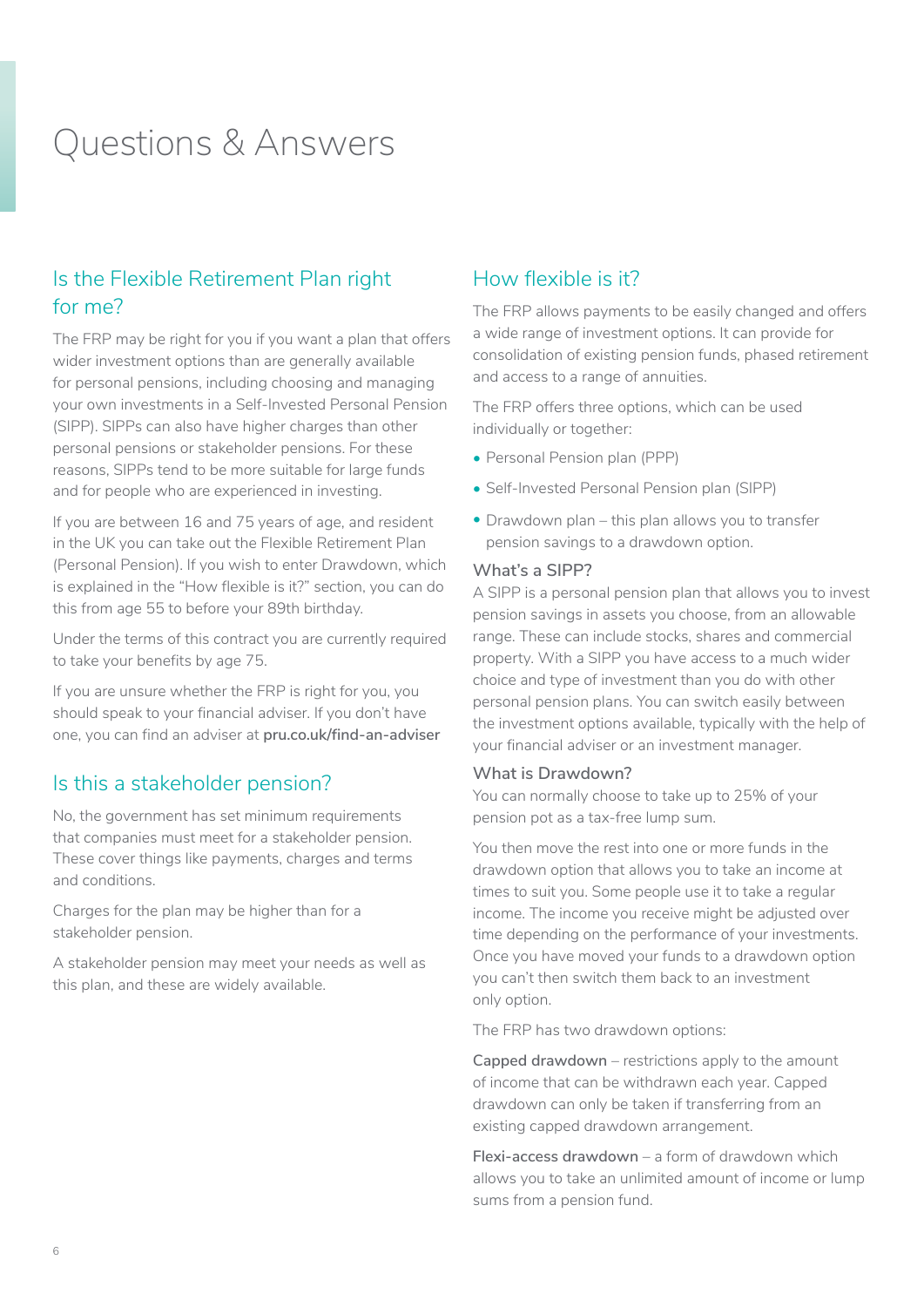<span id="page-6-0"></span>If you enter drawdown, you need to tell us the age when you intend to end your drawdown option plan and perhaps use the remaining fund to buy an annuity – your Anticipated Annuitisation Age (AAA) – it has to be between 56 and 99 and at least one year after the start of your plan.

### How much can I pay into my plan?

The maximum payment you can pay into FRP is £1,000,000. ln some circumstances we may accept payments larger than £1,000,000. If you would like to invest more than £1m, please speak to your financial adviser.

The minimum regular payment required to start the plan is £100 a month or £1,200 a year after which there is no minimum increase.

The minimum single payment required to start the plan is £5,000.

Additional single payments to your plan need to be at least £200.

If you choose to invest in the Self-Invested Fund (SIF) under either of the SIPP options, you need to invest at least £10,000 into that fund. More information about the SIPP options can be found in the "Can I invest in a SIPP?" section.

#### **What happens if I move overseas?**

Please note Prudential is not able to accept new monies from customers living overseas. If you move abroad and are no longer a resident of the UK you will no longer be able to top up this product.

# Can I transfer money in?

Yes, if you have a pension plan with another provider, you can transfer the value of it to this plan.

Your existing plan might have valuable guarantees you'd lose if you transfer your pension pot. You should speak to a financial adviser before you make a decision.

Where you are making more than one transfer at the same time we may place your money in an FRP Holding Account until we receive all our requirements. For more information, see the **Technical Guides**.

#### **What if I already have a SIPP?**

It may be possible to transfer your existing SIPP into your Personal Pension Plan without having to sell any of your existing assets. This is called an "in specie" transfer. Your financial adviser can help you decide whether this is right for you.

### Where are my payments invested?

With the FRP you have a number of investment choices for your pension fund, including:

- A range of over 130 investment funds from Prudential and other fund managers. This includes the Prudential With-Profits Fund (including our PruFund range), and unit-linked funds from many leading fund managers.
- A ready-made Personal Pension lifestyle option which helps reduce your exposure to investment risk as retirement approaches.
- Self-lnvested Fund options that allow you to invest in a wide range of asset types other than our funds.

#### **Choosing funds**

Different funds invest in different types of assets for example, some only invest in property, others invest directly in the stock market and others invest in a wide range of assets. Each fund has its own level of risk and potential for growth. Usually, funds with more potential for growth carry more risk. Remember, the performance of the funds isn't guaranteed. The value of your investment can go down as well as up so you may get back less than you put in.

You choose which funds you would like to invest your money in, from a wide fund range that we offer. You can invest in more than one fund at a time, up to a maximum of 20 and we use your money to buy units in those funds.

We may delay the buying, selling and switching to or from certain funds. These delays will only apply in certain circumstances and if this applies to you, we'll let you know. For more information, please read your **Technical Guides**.

Your financial adviser can give you details about the funds, before you choose where to invest. You can also refer to our **Fund Guide**.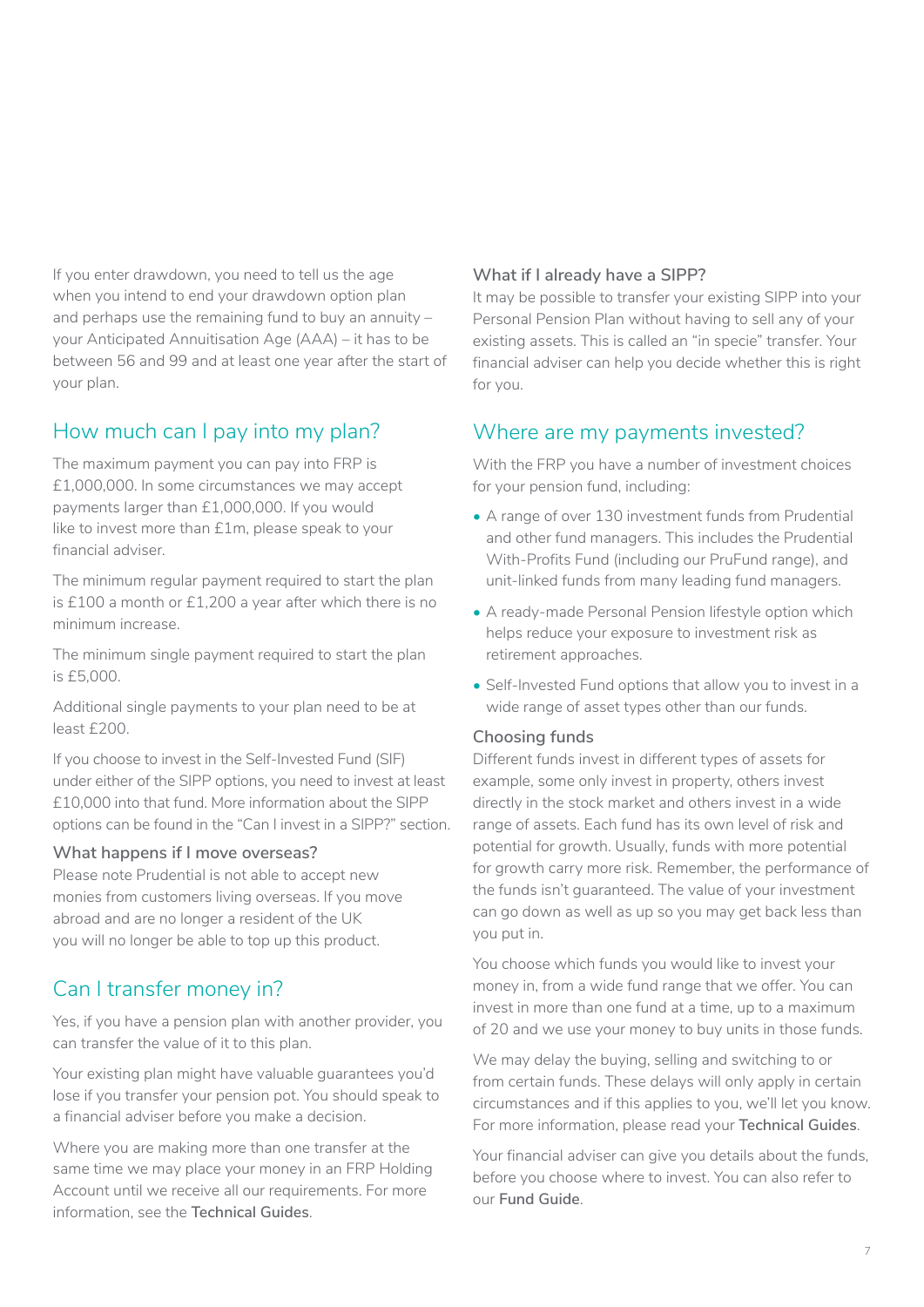The following funds are invested in Prudential's With-Profits Fund:

- With-Profits Fund
- PruFund Cautious Fund
- PruFund Protected Cautious Fund\*
- PruFund Growth Fund
- PruFund Protected Growth Fund\*
- PruFund Risk Managed 1 Fund
- PruFund Risk Managed 2 Fund
- PruFund Risk Managed 3 Fund
- PruFund Risk Managed 4 Fund
- *\* The PruFund Protected Funds are currently unavailable to new investments. If you have previously invested in these funds, you will continue to be invested in them.*

If you have previously been invested in a Protected PruFund Fund and switch out before the Guarantee Date, you cannot reinvest in a Protected PruFund Fund. All other PruFund Funds can be selected for investment at the start of your plan, or at any time after.

Any PruFund investment will initially be invested in a holding account called a PruFund Account and switched to your chosen fund on the next PruFund Quarter Date.

While the investment is in a PruFund Account, it increases daily in line with the Expected Growth Rate (EGR) applicable to that Account. During this time, product charges will be applied, but the investment will not be subject to any unit price adjustments, unit price resets, or suspension of smoothing. There is an associated PruFund Account for each fund in the PruFund Range of funds.

The PruFund quarter dates are 25 February, 25 May, 25 August & 25 November (or the next working day if the quarter date is a weekend or Bank Holiday).

You cannot choose the With-Profits Fund if you are within 10 years of your Selected Retirement Age (SRA) or in Drawdown when you are within 10 years of Anticipated Annuitisation Age (AAA), or aged 85 or over.

Although these funds are invested in the same underlying fund, there are significant differences in the way that returns are delivered. For more information please read "How do you work out the value of my investment?"

#### **What's the Personal Pension lifestyle option?**

The Personal Pension lifestyle option is designed to move money from funds you choose into generally lower-risk funds as you get older.

If you invest in the Personal Pension lifestyle option, you can either:

- choose up to 18 funds to invest in initially, or
- invest all of your money in our default fund, the Prudential Managed Pension Fund.

10 years before you are due to take your benefits, we'll start switching your money from the funds you've chosen into generally lower-risk funds. By the time you are due to take your benefits, all of your money will be in generally lower-risk funds.

You can find more information about this option in the **Fund Guide**. Your adviser will give you a copy of this document or you can contact us using the details on the last page. Alternatively, you can get it from our website at 'find out what funds I am in' at **[pru.co.uk/existing](https://www.pru.co.uk/existing-customers/products/flexible-retirement-plan)[customers/products/flexible-retirement-plan](https://www.pru.co.uk/existing-customers/products/flexible-retirement-plan)**.

The With-Profits fund, the SIF and the PruFund Protected Funds are excluded from the lifestyle switching described above. The lifestyle option cannot be chosen if you only invest in these funds.

#### **Unit-linked funds**

Payments into unit-linked funds will buy units in the chosen funds. The price of each unit depends on the value of the investment in the fund and also whether more money is going into or out of the fund. We work out the value of your plan based on the total number of units you have in each fund. So, if the unit prices rise or fall, so will your plan value. Money in the various funds is invested in a wide range of shares, corporate bonds, government stocks and commercial property in the UK and abroad.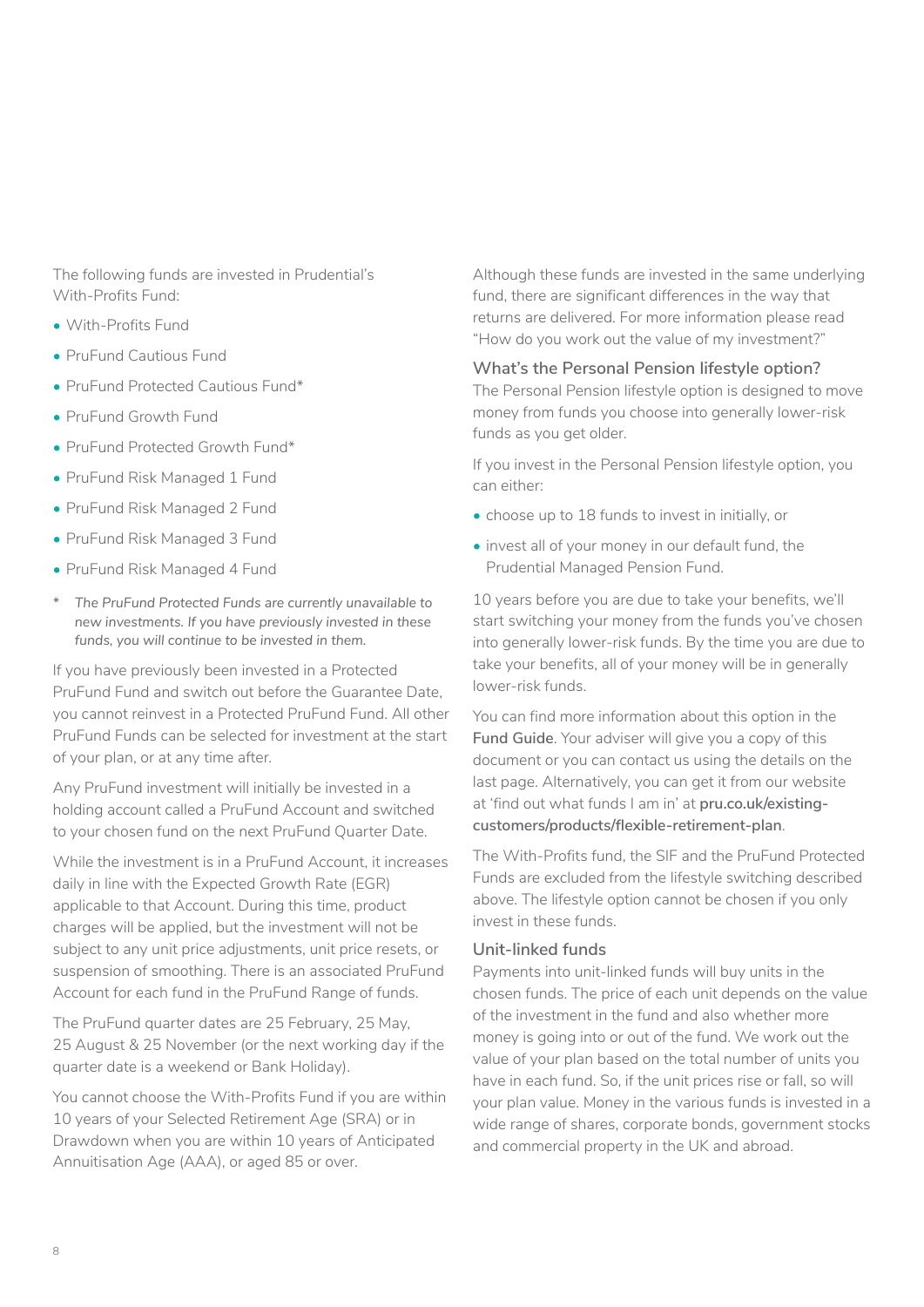#### **How unit-linked funds invest**

Some of the Prudential funds listed in your **Fund Guide** may invest in 'underlying' funds or other investment vehicles. Have a look at a fund's objective and that will tell you where it invests – including if that's in an underlying fund or funds.

If the Prudential fund is investing in just one underlying fund then it's what's known as a 'mirror' fund, as the performance of the Prudential fund broadly aims to reflect the performance of the underlying fund it invests in. The performance of our Prudential fund, compared to what it's invested in won't be exactly the same. The differences between the underlying fund and our fund can be due to:

- additional charges.
- cash management (needed to help people to enter and leave our fund when they want),
- tax,
- timing of investments (this is known as a fund's dealing cycle, it varies between managers and can be several days).

#### **With-Profits Funds**

We work out the value of With-Profits investments differently. A With-Profits investment is one that aims to smooth some of the short term highs and lows of the fund over the period of time that you hold the plan. So, in theory you should see a steadier return year on year, rather than watching the value of your Plan fully reflect the rise and fall in investment markets. Your payments are pooled with those of other Prudential With-Profits investors to form a fund.

We invest this fund in a wide range of investments including company shares, property, Government bonds, company bonds and cash deposits. This is not guaranteed and you must consider that the value of your investment can go down as well as up so you might get back less than you put in.

We allocate your share of the profits of the fund by adding bonuses. There are currently two types of bonus:

- **• regular**, which we add throughout each year. We can change the rate of regular bonus at anytime without telling you beforehand, although once added these bonuses are guaranteed on death and at your selected retirement age,
- **• final**, which we may pay when you take money out of the With-Profits Fund, although this may vary and is not guaranteed. The final bonus can be reduced or removed at any time, without warning.

You can get further information about this from **Your With-Profits Plan – a guide to how we manage the Fund**.

#### **What's a Market value Reduction (MVR)?**

If you take money out of the With-Profits Fund, we may reduce the value of your fund if the value of the assets underlying your plan is less than the value of your plan including all bonuses. This reduction is known as a Market Value Reduction (MVR). It is designed to protect investors who are not taking their money out and its application means that you get a return based on the earnings of the With-Profits Fund over the period your payments have been invested.

We apply any MVR to your plan's value including regular and final bonuses. Please read **Your With-Profits Plan – a guide to how we manage the fund (Prudential Unitised With-Profits Plans and Cash Accumulation Plans)** for more information on bonuses. An MVR will reduce the value of your plan and, if investment returns are low, you may even get back less than you have invested in your plan.

We guarantee not to apply an MVR at your Selected Retirement Age or on any claims in the event of your death.

#### **Our current practice on applying an MVR**

We may apply a Market Value Reduction to any full or partial withdrawals, including Ongoing or Ad hoc Adviser charges, switches or transfers out of the With-Profits Fund. An MVR may apply if moving funds from a Personal Pension to Drawdown on a date other than your Selected Retirement Age.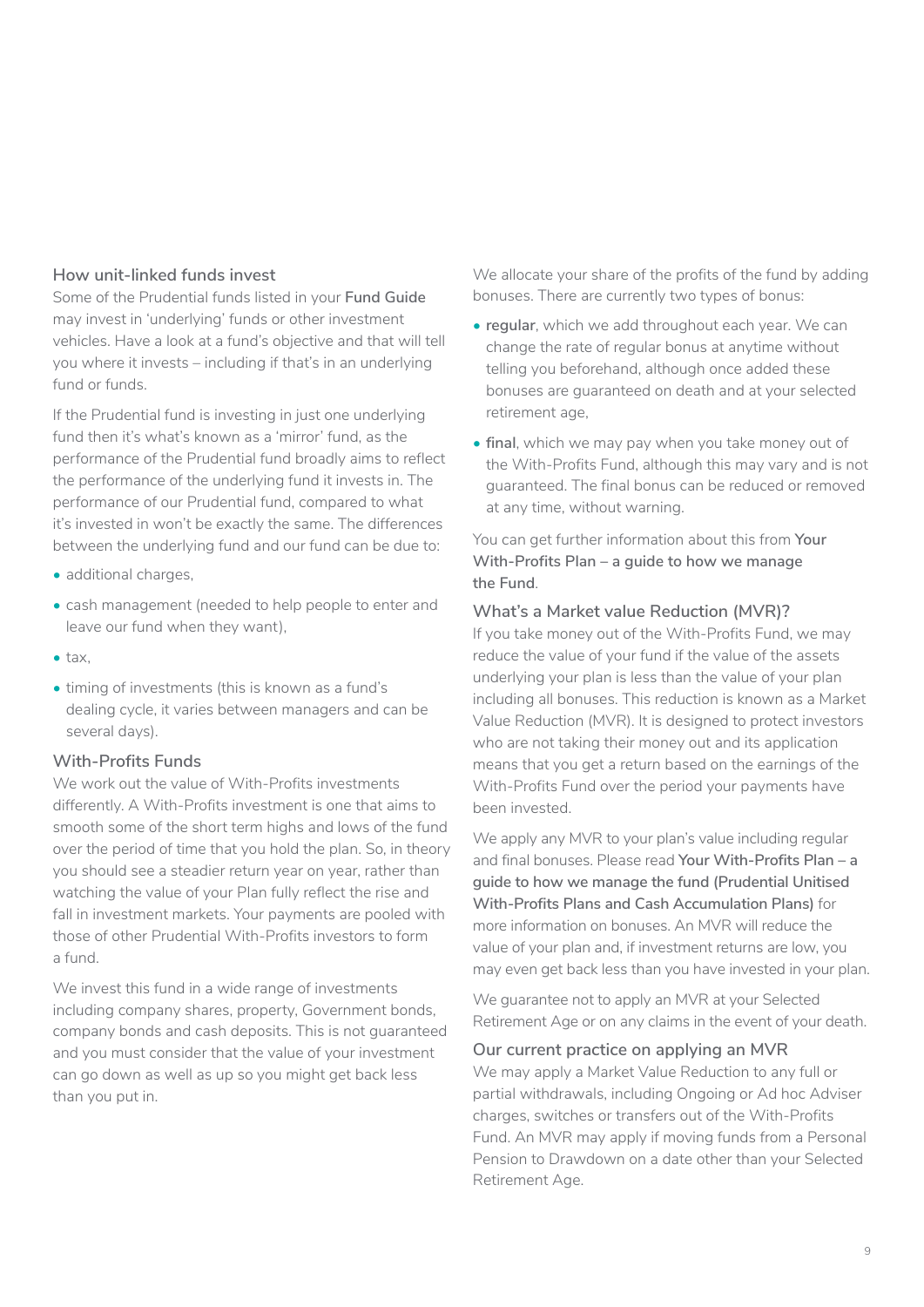We reserve the right to change our current practice on Market Value Reductions at any time, without prior notice, and this would apply to existing plans and any new plans or top-ups.

Examples of reasons for a change would include significant changes in the investment market or because the number of people moving out of the fund increases substantially.

For more information on our current practice and when we may apply an MVR, refer to our brochure **Market Value Reduction – A clear explanation**.

For more information about how the With-Profits Fund works, please read **Your With-Profits Plan – a guide to how we manage the Fund (Prudential Unitised With-Profits Plans and Cash Accumulation Plans).**

#### **The PruFund range of funds**

The PruFund funds have an established smoothing process which uses Expected Growth Rates, and where required, Unit Price Adjustments, to deliver a smoothed investment journey. It aims to provide you with some protection from the extreme short-term ups and downs of direct investment. However, the value of your investment can go down as well as up so you might get back less than you put in.

For the PruFund range of funds, we may decide to reset the unit price of a PruFund Fund to the unsmoothed price on a particular day, to protect the With-Profits Fund. There may also be occasions where we have to suspend the smoothing process for one or more PruFund Funds for a period of consecutive days, to protect the With-Profits Fund.

For more information about how the PruFund Funds work, please read Your **With-Profits Plan – a guide to how we manage the Fund (PruFund range of funds)**, and refer to the **Technical Guides**, which are available on request.

#### **PruFund Protected Fund**

If you have already selected a PruFund Protected Fund, a guarantee applies at the end of the selected term (the Guarantee Date). The guarantee has its own charge and this is paid for the whole of this term.

We will calculate the Guaranteed Minimum Fund (GMF) on your existing investment in your PruFund Protected Fund. This is the initial amount you invested after allowing for any initial product and adviser charges.

Your GMF will be reduced proportionately for any withdrawals, including adviser charges, or switches out between investment and the Guarantee Date, and will be shown on your annual statement.

Where you are invested in at least one other fund in addition to a PruFund Protected Fund, then you can elect for your PruFund Protected Fund to be excluded from the deduction of any Ongoing or ad-hoc Adviser Charges.

The guarantee will only apply at the end of the selected term. If you fully switch out of a PruFund Protected Fund or cancel your plan before the end of the selected guarantee term, then the guarantee will not apply and the charge will stop. You cannot switch back in to any available PruFund Protected Fund.

We check the value of your investment at the Guarantee Date. If its value has dropped below the GMF, we restore it to that value. We do this by adding units to your plan. We then switch your investment to the fund of your choice, or to the corresponding PruFund Fund.

#### **Can I invest in a SIPP?**

You can invest part or all of your plan in a SIPP. You do this by choosing the SIF.

If you invest in the SIF, you have two SIPP options. These are the FundSlPP option, and the Full SIPP option.

The **FundSlPP option** lets you include investment in up to 20 funds from the fund supermarket offered by Cofunds in your SIF. The Cofunds fund supermarket has a range of around 1,500 funds.

The **Full SIPP option** allows you to include a much wider range of assets in your SIF, from an allowable range that includes shares, unit trusts and commercial property. See our "SlPP Allowable Investments" factsheet, for more information on the allowable range. Your adviser can give you this document.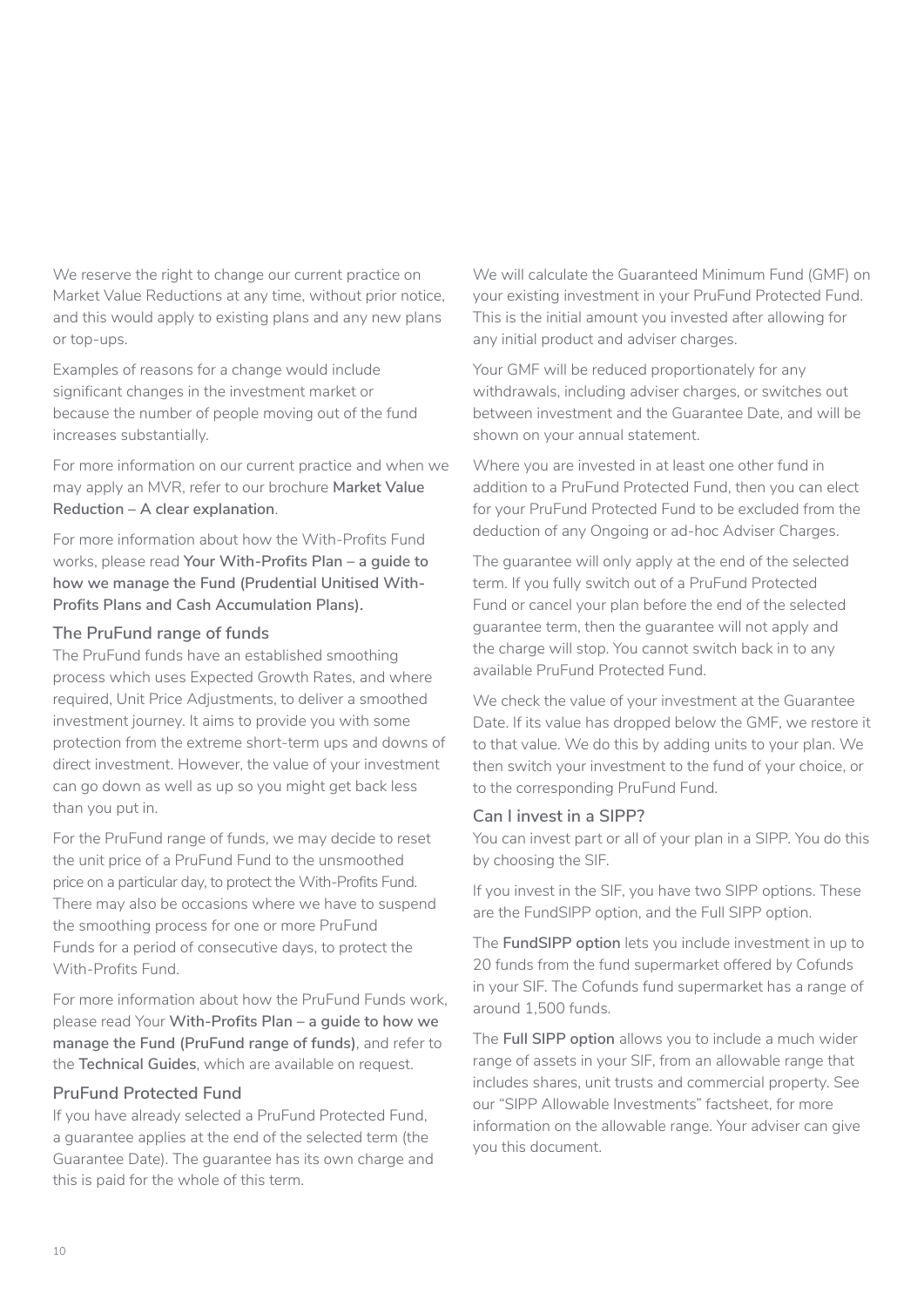<span id="page-10-0"></span>You can appoint your own investment manager or broker to carry out transactions for you. Alternatively, we can arrange for you to make transactions using our preferred third-party broker.

The SIPP option you choose affects the charges that we apply to your plan. For more information please see "What are the charges and costs?". ln some circumstances you may be able to invest in some of the funds we offer at a lower cost through the Cofunds fund supermarket. Your financial adviser can explain the possible options.

#### **Curtis Banks Group Relationship**

The SIPP option is available under the Prudential Flexible Retirement Plan through the SIF.

It is provided through reinsurance to Curtis Banks Group. All payments to the SIF will be credited to a bank account opened by Curtis Banks Group for the purposes of the SIF, until they receive your investment instructions.

The SIF is also an Externally-Linked Fund, because we provide it through an external Life Assurance Company. As with our other Externally-Linked Funds, there is no contract between you and Curtis Banks Group; the contract remains with Prudential.

However, Curtis Banks Group also deals with the day to day operation of the SIPP option and the SIF, so in this respect, they are acting as Prudential's administrator authorised to deal directly with you.

If Curtis Banks Group (or other reinsurer) becomes insolvent there is a risk that we will not be able to recover the full value of the investments under the member's SlF. If this situation arises and we cannot recover the full value of the investments, Prudential will not be liable for the shortfall. Because the SIF is an Externally-Linked Fund, you would not be able to claim under the Financial Services Compensation Scheme (FSCS). Please see "Compensation" section for more information about FSCS.

Please see the **Technical Guides** for more information about the Curtis Banks Group and how the SIF Operates.

# Can I change my investments?

Yes, you can switch your money between funds at any time and you can also change where you'd like any future payments to be invested. We don't currently charge you for this but if this changes in the future we'll let you know. However, you can only invest in up to 20 funds at a time.

You can switch from PruFund Protected Cautious Fund to PruFund Cautious Fund and from PruFund Protected Growth Fund to PruFund Growth Fund at any time. The switch will be processed on receipt of the request. All other switches out of any of the PruFund Funds will be made 28 days after we receive the request and using the unit prices on the 28th day. Switch requests from a PruFund Protected Fund on the guarantee date are not subject to the 28 day delay. Only one switch can be made per quarter, where the quarter dates are 25 February, 25 May, 25 August and 25 November, or the next working day if the quarter date is a weekend or a public holiday. This is in addition to any other switching restrictions outlined in this document.

For full details on switching rules and to request a switch, please complete the 'Investment Alteration Form'. You can get a copy of this form from your adviser.

Once a request has been made it cannot be cancelled.

If you fully switch out of a PruFund Protected Fund before the guarantee date, you currently can't switch back. You can't switch money in to a PruFund Protected Fund if you are already invested in it.

There are a number of differences for switches involving PruFund Funds, more details can be found in the **Technical Guides**.

If you switch money out of the With-Profits Fund, we may apply a Market Value Reduction. For more information about this, please read "Where are my payments invested?"

You cannot switch into the With-Profits Fund within 10 years of your Selected Retirement Age.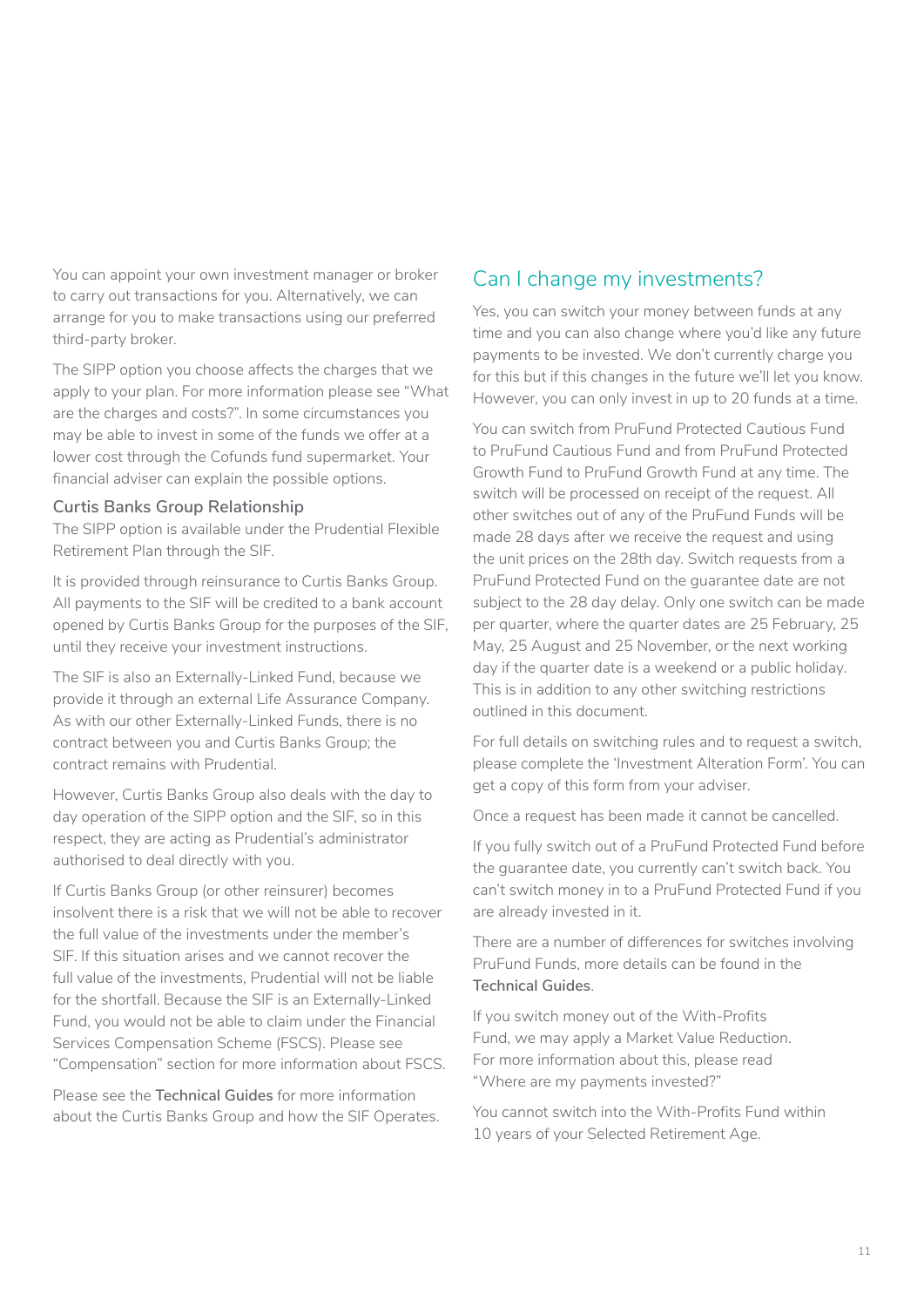# <span id="page-11-0"></span>What if I stop making payments?

You can stop paying or take a payment break and restart later if your circumstances change. This will reduce your future benefits.

Please remember that we'll keep taking our charges, even if you stop your regular payments. Charges and costs may vary in the future and may be higher than they are now.

# Can I transfer money out?

You can transfer your pension pot to another registered pension scheme at any time. We do not charge you for transferring to a new arrangement.

We may apply a Market Value Reduction if you transfer money out of our With-Profits Fund. For more information about this, please read the section 'Where are my payments invested?'.

To find more information on this subject, you should speak to a Financial Adviser.

If you transfer money from the PruFund Funds, we may make the transfer 28 days after we receive your request and everything we need from you to make the transfer. In these circumstances the transfer value will be the value of the plan on the 28th day.

This delay will never apply to transfers at your Selected Retirement Age or at age 75. Please refer to the **Technical Guides** for further Information.

Finally, we may charge for selling assets in the SIF Charges will depend on the investments you've chosen. For more information please refer to "What are the charges and costs?" section.

#### **What if I'm moving money from the Personal Pension option to the Drawdown option?**

You may be moving some or all of your money as part of a phased drawdown, which is where you take your tax-free cash and income gradually over a period of time.

You can either invest in the same funds or switch to different funds under the Drawdown option. When you move your money out of the Personal Pension plan we sell the units in the funds you were investing in and buy new units for your Drawdown plan on the same day.

If you invested part of your Personal Pension plan in the With-Profits Fund, we may apply a Market Value Reduction when you convert it to the Drawdown plan. We won't do this if you move money to the Drawdown plan at your Selected Retirement Age. If you move money in the With-Profits Fund into the Drawdown plan, you must have a minimum term of 10 years until your Anticipated Annuitisation Age.

For the PruFund Funds, units are sold in the Personal Pension plan and new units bought in the Drawdown plan when you convert. This means that any PruFund investments will start off in the relevant PruFund Account under the new Drawdown plan and will switched to the appropriate fund on the next quarter date.

Any guarantee from your investment in a PruFund Protected Fund can be carried over into Drawdown but you must keep the same amount invested in that fund across both the Personal Pension and Drawdown plans.

Full details can be found in the **Technical Guides**.

# What are the charges and costs?

The charges we may apply to your Plan are:

- Product Charges, including Annual Management Charges and any charges for guarantees.
- Adviser Charges.

How all charges and costs affect your Plan is shown in your illustration.

Please remember we'll keep taking our charges, even if you stop regular payments.

Our Product Charges may vary in the future and may be higher than they are now. Further details of when we may vary charges can be found in the **Technical Guides**.

#### **Allocation rate**

The allocation rate will always be l00%.

#### **Annual Management Charge**

We take an Annual Management Charge from each of the funds you invest in (except the SIF).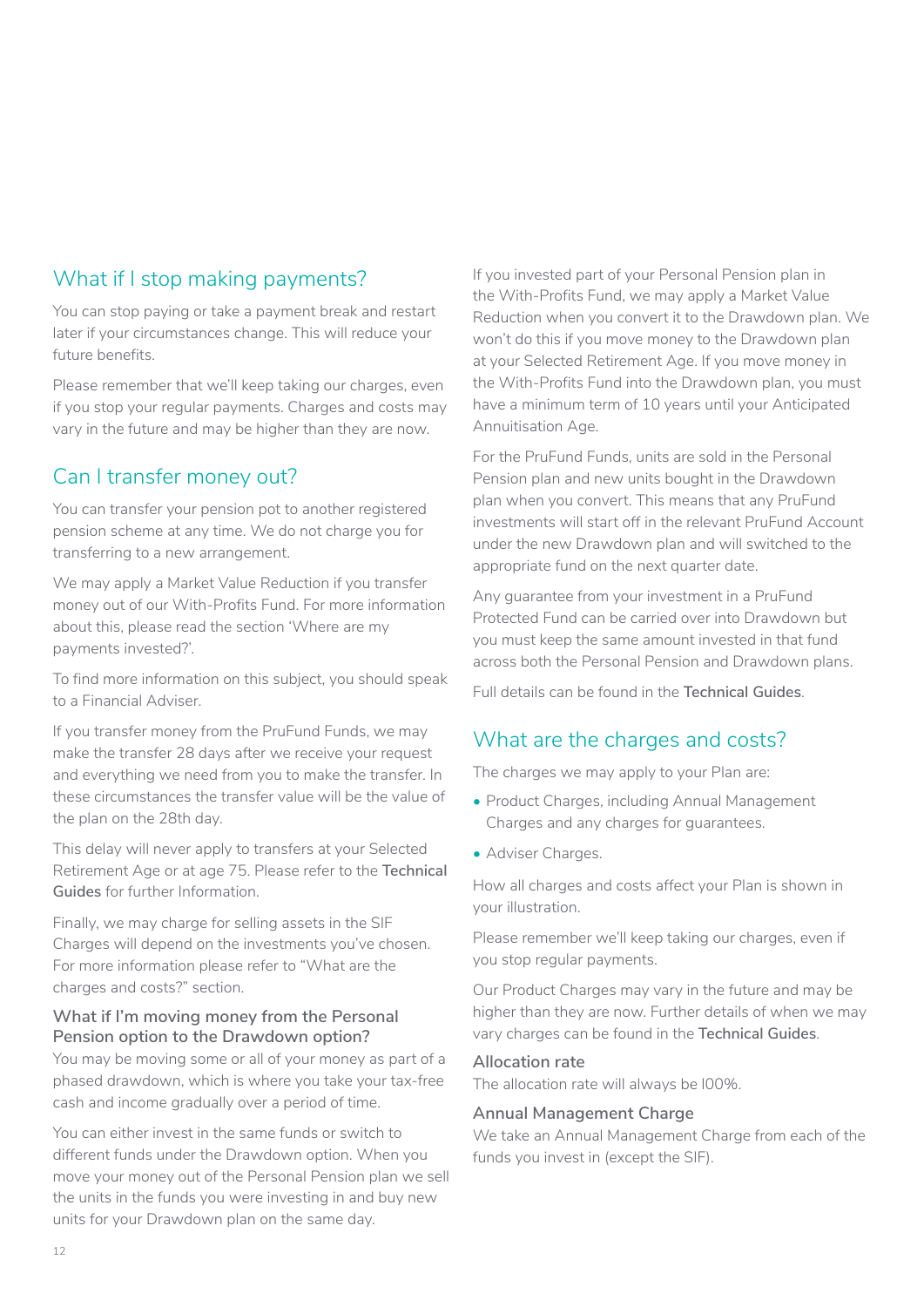For unit-linked funds, we deduct an Annual Management Charge from the funds and this charge is already reflected in the price of the units. The amount of charge we deduct depends on the funds you choose to invest in and the amount of your original investment. For more information, please read your **Fund Guide**.

We calculate and take the charge for With-Profits funds differently.

#### **With-Profits annual charge**

For With-Profits Funds, there are various costs involved with setting up and managing your policy. We deduct a charge from the With-Profits Fund each year to cover these costs.

The charge isn't explicit so you'll not see it being taken from your policy. It's deducted from the underlying With – Profits Fund and is already taken into account when we calculate bonus rates for our With-Profits Fund. The With-Profits Fund's annual charge depends on the performance of the With-Profits Fund, in particular the investment return and our expenses. If, for example, over time investment returns are higher then we'd expect to increase the charges and if investment returns are lower we'd expect to reduce the charges. The charge will depend on the investment returns achieved and the expenses incurred by the Fund (higher investment returns will be associated with a higher charge and lower investment returns will be associated with a lower charge). The charge is currently expected to be approximately 1.3% a year if the investment return in the With-Profits Fund is 5% a year (gross of tax). More information on the operation of the With-Profits Funds is explained in **Your With-Profits Plan – a guide to how we manage the Fund**.

#### **Further costs**

In addition to our charges, there may be further costs incurred, which can vary over time. Where these are applicable, they are paid for by the relevant fund and will impact on its overall performance.

For more information on these further costs, please read the **Fund Guide**.

#### **With-Profits charge for guarantees**

There's a charge to pay for all the guarantees the With-Profits Fund supports and we take this charge by adjusting regular and final bonuses each year. We guarantee not to apply a Market Value Reduction (MVR) e.g. when payments are made because of death or at your selected retirement age. Our current practice (which isn't guaranteed) may include additional circumstances when an MVR isn't applied. Please see 'Where are my payments invested?' for more information.

The total deduction for guarantee charges over the lifetime of your plan is not currently more than 2% of any payment made from the fund. We'll review the amount of the charge from time to time. Charges may vary if, for example, the long term mix or type of assets held within the With-Profits Fund is changed.

For more information about bonuses and charges, please read **Your With-Profits Plan – a guide to how we manage the Fund**.

**Annual Management Charge – PruFund Funds** We take the Annual Management Charge for PruFund Funds by deducting a percentage of the units every month.

If you have only invested in a PruFund Fund for part of a month, we still take a full month's charge.

#### **PruFund Protected Funds – Guarantee Charge**

If you are already invested in a PruFund Protected Fund, the fund includes a guarantee which has an annual charge. We take this charge by cancelling units each month.

**What if I've invested in either of the SIPP options?** There are fixed establishment and administration charges to pay on investments in the SIF.

The charges for investing in the SIPP options depend on:

- The SIPP option you choose,
- The assets you invest in, and
- Whether you buy or sell any assets in the SIF.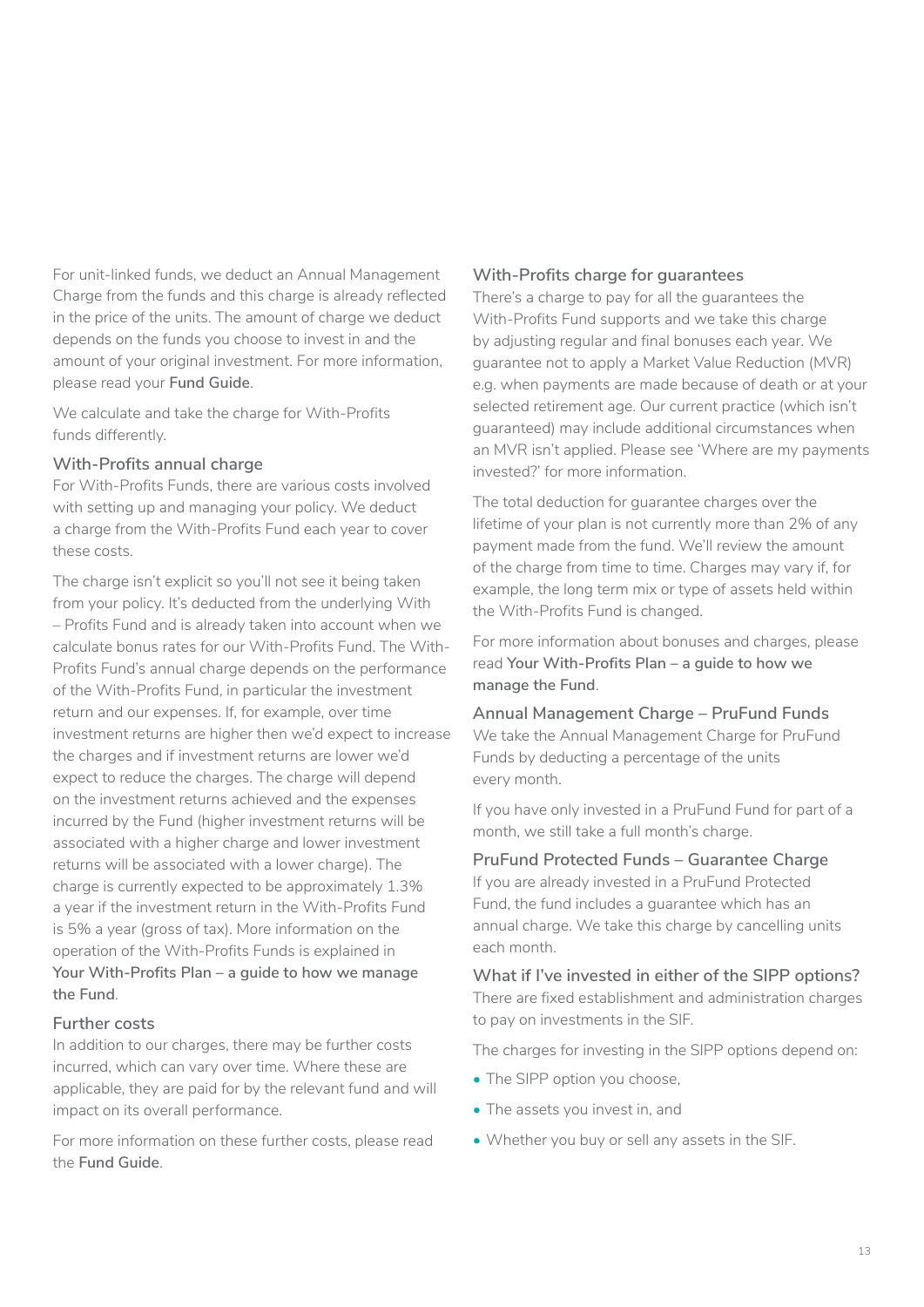#### **SIPP Charges**

SIPP charges may be higher than for Personal Pensions and Stakeholder Plans or where the size of the fund is relatively small, that is, under £50,000.

- Special care needs to be taken if you are planning to invest in Commercial property as this can take a long time to sell especially if the monies are required to pay death benefits. If death benefits aren't paid within two years of notification there is a tax charge.
- If you borrow money to invest the return on the growth may not cover the cost of the borrowing.
- If there are fixed charges these will have a greater proportionate effect on smaller investments than they will on larger ones.

#### **SIPP options – Establishment and Administration Fees**

If you choose the FundSlPP option, we apply an Establishment Fee of £150 and an Annual Administration Fee of £200.

If you choose the Full SIPP option, we apply an Establishment Fee of £300 and an Annual Administration Fee of  $f425$ .

While self-investment offers more flexibility than a traditional insurance fund, charges can have a greater impact on smaller funds. ln particular, for SIFs less than £50,000, it is anticipated that the impact of the Establishment Fee and the Annual Administration Fee is likely to be more than 1% of the SIF each year.

#### **SIPP options – transaction charges**

- FundSlPP option: you don't have to pay fees for buying and selling assets in the Cofunds fund range.
- Full SIPP option: you may have to pay transaction fees depending on the type of assets you buy and sell.

More information can be found in "A Schedule of Fees – Self Invested Fund", which is available on request, our contact details on the last page.

The charges you will incur depend on your actual investment activity. As we do not know which assets you will choose to buy and sell in your SIF, your illustration has been produced as if your transfer value is invested in a fund with an Annual Management Charge (AMC) of 1% each year.

#### **Do I receive any discounts?**

You may benefit from discounts on the annual management charge. We may give you a Fund Size Discount depending on the size of your fund. Any final bonus or MVR applicable to investments in our With-Profits Fund will be excluded from this calculation of the fund value. We also give you a Loyalty Discount depending on how long you've invested in the plan.

Fund Size Discounts don't apply to investments held under the SIF or the FRP Holding Account.

We apply any fund size or loyalty discount monthly.

#### **Fund Size Discount**

The discount to the Annual Management Charge will apply to the whole of your investment, not just the portion above the threshold levels shown below.

| <b>Fund Size</b>  | <b>Fund Size Discount from</b><br><b>Annual Management Charge</b> |
|-------------------|-------------------------------------------------------------------|
| Up to £249,999    | 0.25%                                                             |
| £250,000 and over | 0.30%                                                             |

#### **Loyalty Discount**

If both discounts apply to your plan, we add them together.

| Investment period  | <b>Loyalty Discount from</b><br><b>Annual Management Charge</b> |
|--------------------|-----------------------------------------------------------------|
| Up to 9.99 years   | 0.05%                                                           |
| $10 - 14.99$ years | 0.10%                                                           |
| $15 - 19.99$ years | 0.20%                                                           |
| 20 years or more   | በ 25%                                                           |

While the Loyalty and Fund Size Discounts don't apply to investments in the SIF or FRP Holding Account, if investments are transferred out of the SIF Fund and the money reinvested in other funds within your plan, the period of continuous investment includes the period you were in the SIF.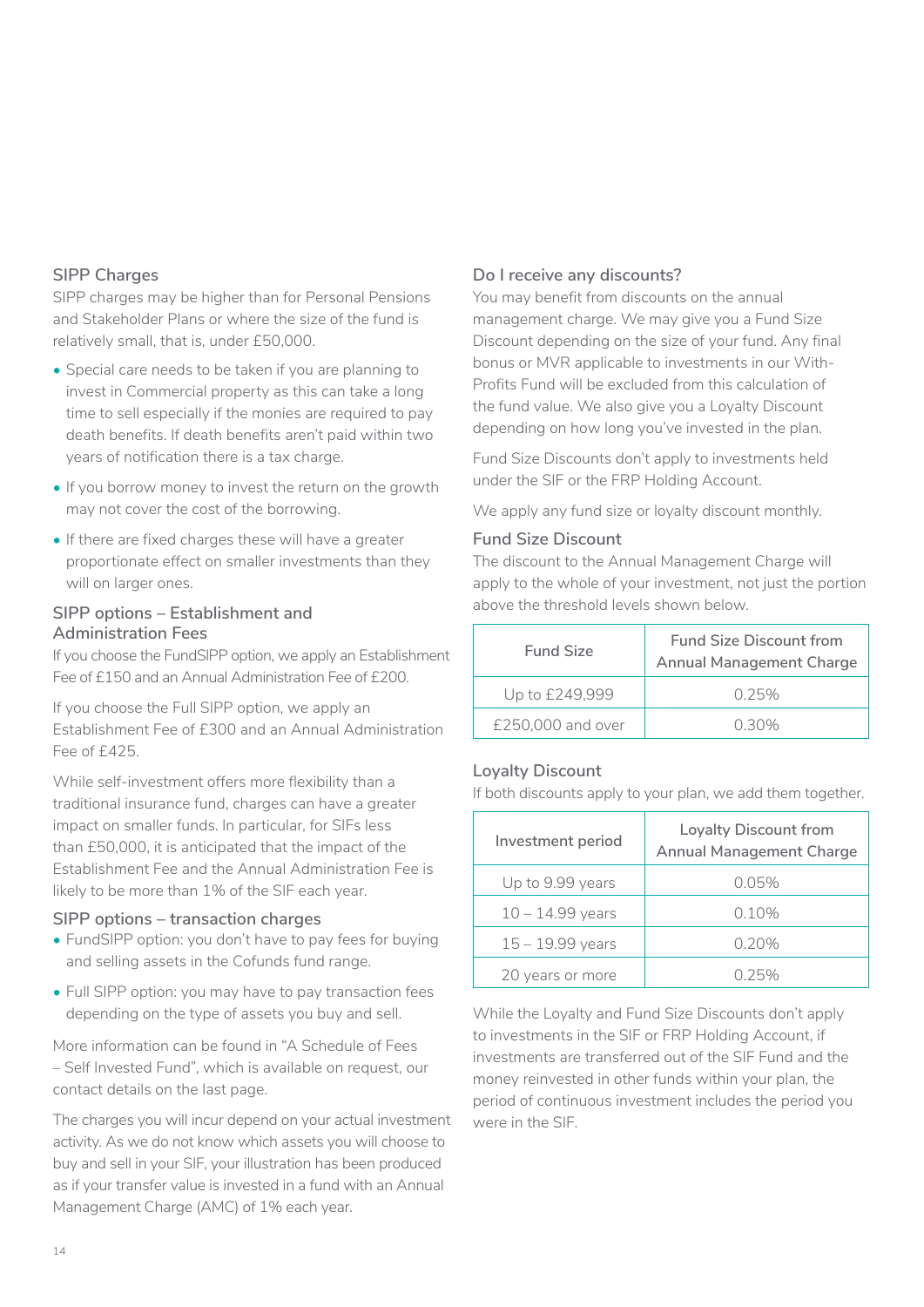#### **Adviser charging**

You agree with your Adviser how they will be paid for the advice they provide to you. You can choose to pay your Adviser directly or you may ask us to take Adviser Charges from your Plan to pay your Adviser, or a combination of both.

If you have asked us to deduct Adviser Charges from your investment to pay your Adviser, full details will be shown on your personal illustration. There are three different types of Adviser Charges:

- Set-up Adviser Charges
- Ongoing Adviser Charges
- Ad hoc Adviser Charges

Your Adviser can provide further details on these options. Any Adviser Charges paid from your FRP must be made in accordance with HMRC rules to ensure they are not considered unauthorised payments, which would be subject to a tax charge.

Different Adviser Charging instructions may be given each time a personal pension plan is set-up.

#### **Set-up Adviser Charge**

If you agree a Set-up Adviser Charge, this charge can be taken from your Plan by Prudential and paid to your Adviser. The Set-up Adviser Charge is taken from the gross contribution, after basic rate tax relief has been applied.

For regular contribution plans a Set-up Adviser Charge can be taken as a percentage of the regular contributions. The charge will be deducted from each regular contribution paid for an agreed period.

Set-up Adviser Charges can be fixed for the full duration of the plan, or fixed for a specified period (up to 60 months), with the option of continuing at a different rate until SRA.

For each single payment this one off Set-up Adviser Charge can be specified and deducted as a percentage of the initial investment, or as a fixed monetary amount.

For example, if you want to take a Personal Pension with a £10,000 gross single payment and want to pay £500 as a Set-up Adviser Charge, you will send a cheque for £8,000, and we will invest £10,000 (expecting to receive basic rate tax relief from HMRC at a later date). From the gross contribution we will deduct £500, leaving the remaining £9,500 invested in the Plan.

Set-up Adviser charges must be agreed at the start of the plan. Once agreed Set Up Adviser Charges for regular contributions can be reduced or stopped at any time.

#### **Ongoing Adviser Charge**

If you want Ongoing Adviser Charges to be deducted from your Plan, you will agree with your Adviser the amount you will pay for any ongoing advice. These charges can be taken from the Plan by Prudential and paid to your Adviser. They can be specified as a percentage of the fund value (excluding any investment in SIFs) or a specified monetary amount each year. The Ongoing Adviser Charges can be paid monthly or yearly in arrears.

Prudential will pay these charges to your Adviser and full details will be shown on your personal illustration.

You can request any Ongoing Adviser Charges to stop, start, increase or reduce at any time by writing to us.

#### **Ad hoc Adviser Charges**

You may agree to pay your Adviser Ad hoc Adviser Charges for advice received. These can either be taken from any insured funds you have or from your SIF. These charges can be specified as a percentage of your insured fund value, or a monetary amount from your insured or SIF fund(s). You can request an Ad hoc Adviser Charge be taken from your plan and paid to your adviser by writing to us or for your SIF to Curtis Banks Group at any time.

**Ongoing and Ad hoc Adviser Charge deductions** Where Adviser Charges are to be taken from insured funds these will be taken proportionally across all funds, excluding SlF. Where there is investment in a PruFund Protected Fund and/or the With-Profits Fund and at least one other insured fund, you can choose not to have these Adviser Charges deducted from the PruFund Protected Fund or the With-Profits Fund.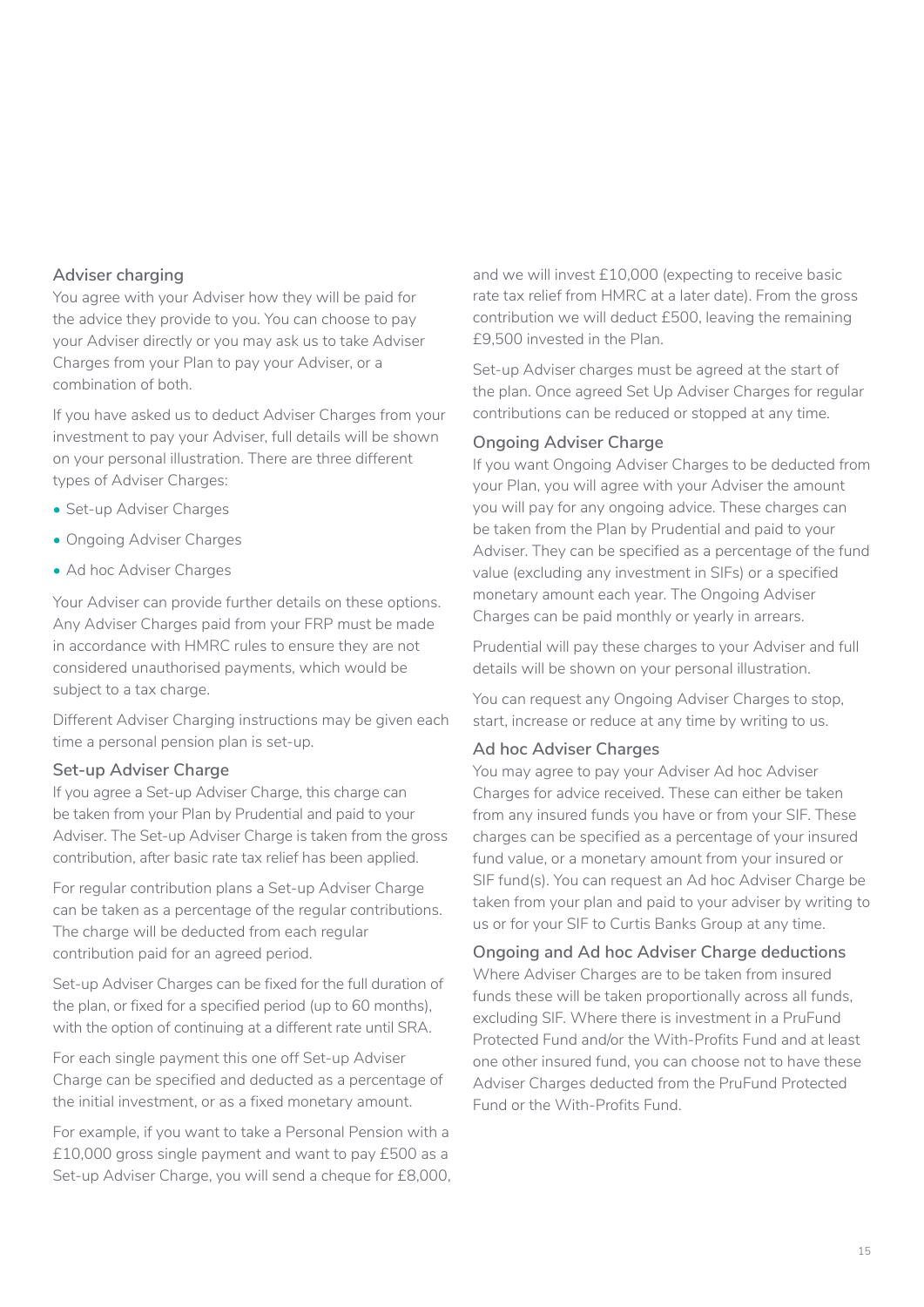<span id="page-15-0"></span>If you take Ongoing or Ad hoc Adviser Charges from the PruFund Protected Fund it will reduce the Guaranteed Minimum Fund.

If you take Ongoing or Ad hoc Adviser Charges from the With-Profits Fund, a Market Value Reduction may be applied to your fund.

Where you choose to take an Ad-hoc adviser charge from your SIF fund there must be sufficient funds in your SIF bank account.

# What might I get back?

The size of your pension pot will depend on many factors such as:

- the amount that has been paid into the plan
- how long the payments have been invested
- the performance of the fund(s) you have invested in
- the age you choose to take your benefits
- how you take your benefits
- the amount of charges you've paid.

For an example of the income you could receive, please see your illustration.

# When can I take my benefits?

You can start taking your benefits from the age of 55, even if you're still working. You might be able to take your benefits earlier than that if you're in ill health.

The Government has confirmed its intention to increase the minimum age from which you can access your personal or occupational pension from 55 to 57 on 6 April 2028. State Pension age will increase from age 66 to age 67 for males and females between 6 April 2026 and 5 April 2028. These ages may change in future.

You can also opt for a phased approach. So you could transfer parts of your pension fund into Drawdown or an annuity over time and leave the rest in your pension plan.

For a Personal Pension, you can select your Selected Retirement Age (SRA) which is the age at which you plan to start taking your retirement benefits. Your SRA must

be between 55 and 75 years of age. You can change your SRA after you have set up your plan if you wish to. If you invest in the With-Profits Fund the term from the date of request to the new SRA must be at least five years and if you are reducing your SRA, the term from the original date of investment in the With-Profits Fund to the revised SRA must be at least 10 years.

If you wish to remain invested in a Personal Pension beyond age 75 you will need to move to an arrangement with another provider.

If benefits are taken any time other than your Selected Retirement age or on your death, a Market Value Reduction may apply to money taken out of our With-Profits fund.

For PruFund Funds, we may delay any withdrawal by 28 days, using the unit price on the 28th day. This delay will never apply to withdrawals at your Selected Retirement Age (SRA).

Please refer to the **Technical Guides** for more information.

# What choices will I have when I want to take my benefits?

You've got different options to choose from when it comes to taking your benefits. We'll contact you as you approach retirement to let you know which of these options we may be able to offer you.

Depending on your choices, you might need to move your pot to another pension to access some of these options or to access them when you prefer.

• **Flexible cash or income (also known as drawdown)** You can take out up to 25% of the money moved into

your flexible cash or income plan, in cash, tax-free. You'll need to do this at the start. You can then dip into the rest as and when you like. You can also set up a regular income with this option. Any money you take after the first 25% may be subject to income tax.

• **A guaranteed income for life (also known as an annuity)**

You can use your plan to buy an income for life. It pays you an income (a bit like a salary) and is guaranteed for life. These payments may be subject to income tax. In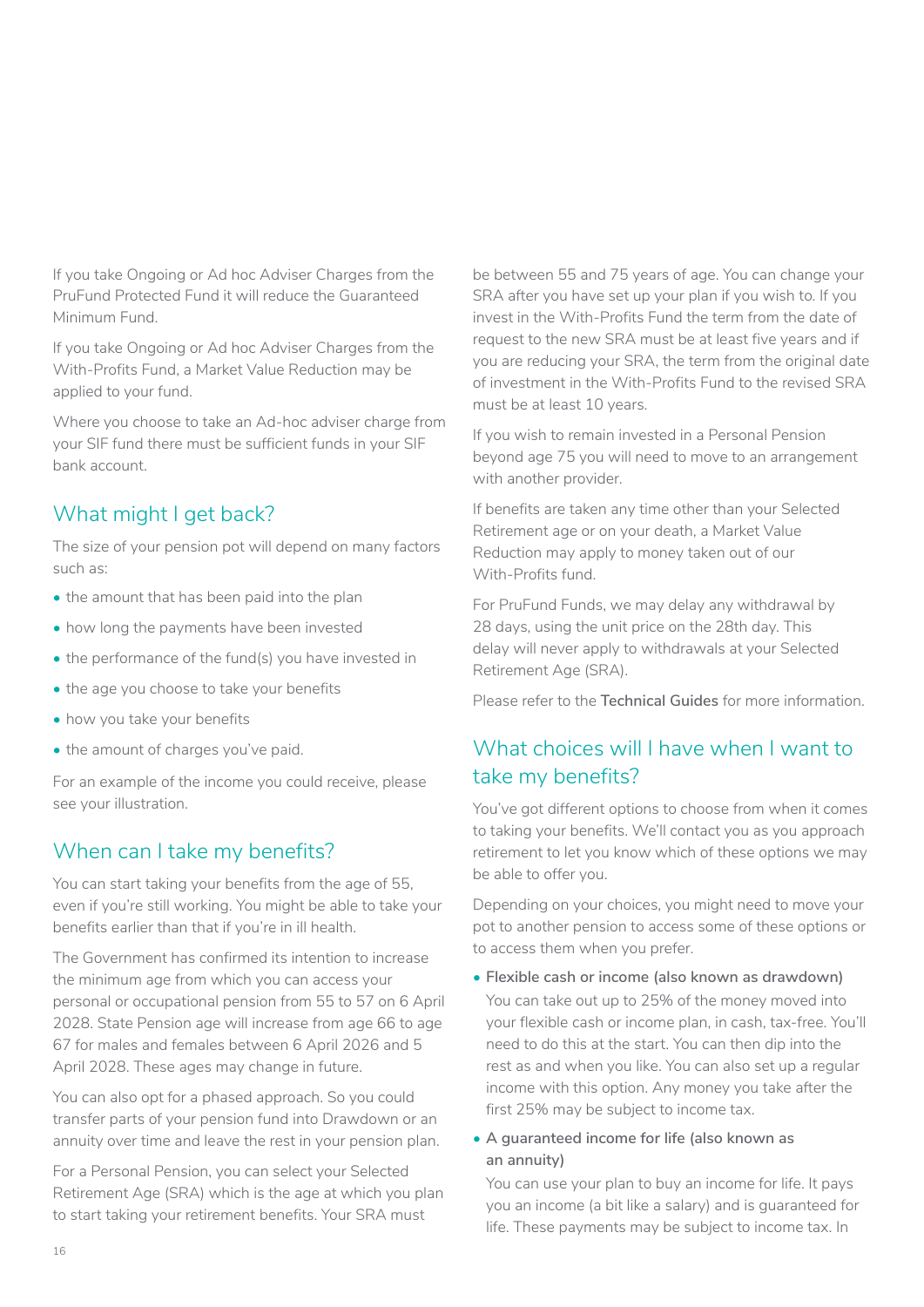<span id="page-16-0"></span>most cases you can take up to 25% of the money you move into your guaranteed income for life, in cash, taxfree. You'll need to do this at the start and you need to take the rest as an income.

#### • **Cash in your plan all at once**

You can take your whole plan in one go, as a lump sum. Normally the first 25% is tax-free, but on the remainder, you could lose 20%, 40% or even 45% to income tax, if it pushes you into a higher tax bracket (especially if you're still earning). You'll need to plan how you provide an income for the rest of your life.

#### **• Take cash in stages**

You can leave your money in your plan and take out cash lump sums whenever you need to – until it's all gone, or you decide to do something else with what's left. You decide when and how much to take out. Every time you take money from your plan, the first 25% is usually tax free and the remainder may be subject to income tax.

#### **• Take more than one option**

You don't have to choose one option – you can take a combination of some or all of them over time, even if you've only got one pension pot.

Whatever you decide to do with your pension savings – you don't have to stay with us. You should shop around and depending on the choices you make, you may find something more appropriate elsewhere, with alternative features, investment options or charges.

# Where can I get guidance about what to do with my pension?

General guidance and information on all aspects of pensions is available from MoneyHelper.

**MoneyHelper Pensions Guidance Money and Pensions Service 120 Holborn London EC1N 2TD**

Telephone: **0800 011 3797**

Website:

**moneyhelper.org.uk/en/pensions-and-retirement**

For people over 50, Pension Wise is also available. This Government service from MoneyHelper offers guidance to people with personal or workplace pensions on all the options available for their pension savings. You can have a free consultation online, over the phone and face to face.

#### Telephone: **0800 280 8880**

#### Website: **moneyhelper.org.uk/pensionwise**

These services are free and impartial and using them won't affect your legal rights.

# What about tax?

Investments in pension funds, in which registered pension schemes are invested, are given important tax benefits. They do not pay tax on investment income received or capital gains. Some underlying investments, such as dividends from company shares, will be paid out of taxed profits, and the tax is currently not reclaimable.

#### **Tax Relief**

You'll normally receive tax relief on your contributions. For every £100 you pay into your plan, HM Revenue & Customs (HMRC) will pay in another £25. You'll get this tax relief up to the higher of £3,600 gross (including tax relief) or 100% of your earnings. If you earn above the basic rate you will be able to claim back the extra tax you pay through your tax return.

#### **Annual Allowance**

The Annual Allowance is a limit to the total amount of payments that can be paid to defined contribution pension schemes and the total amount of benefits that you can build up in defined benefit pension schemes each year, for tax relief purposes.

#### **Money Purchase Annual Allowance**

Taking money out of your pension will sometimes lower the amount you can pay into all the pensions you may have while still benefitting from tax relief. This limit is called the Money Purchase Annual Allowance (MPAA). Your pension scheme administrator or provider will have told you if you are subject to the MPAA at the time they started to pay you.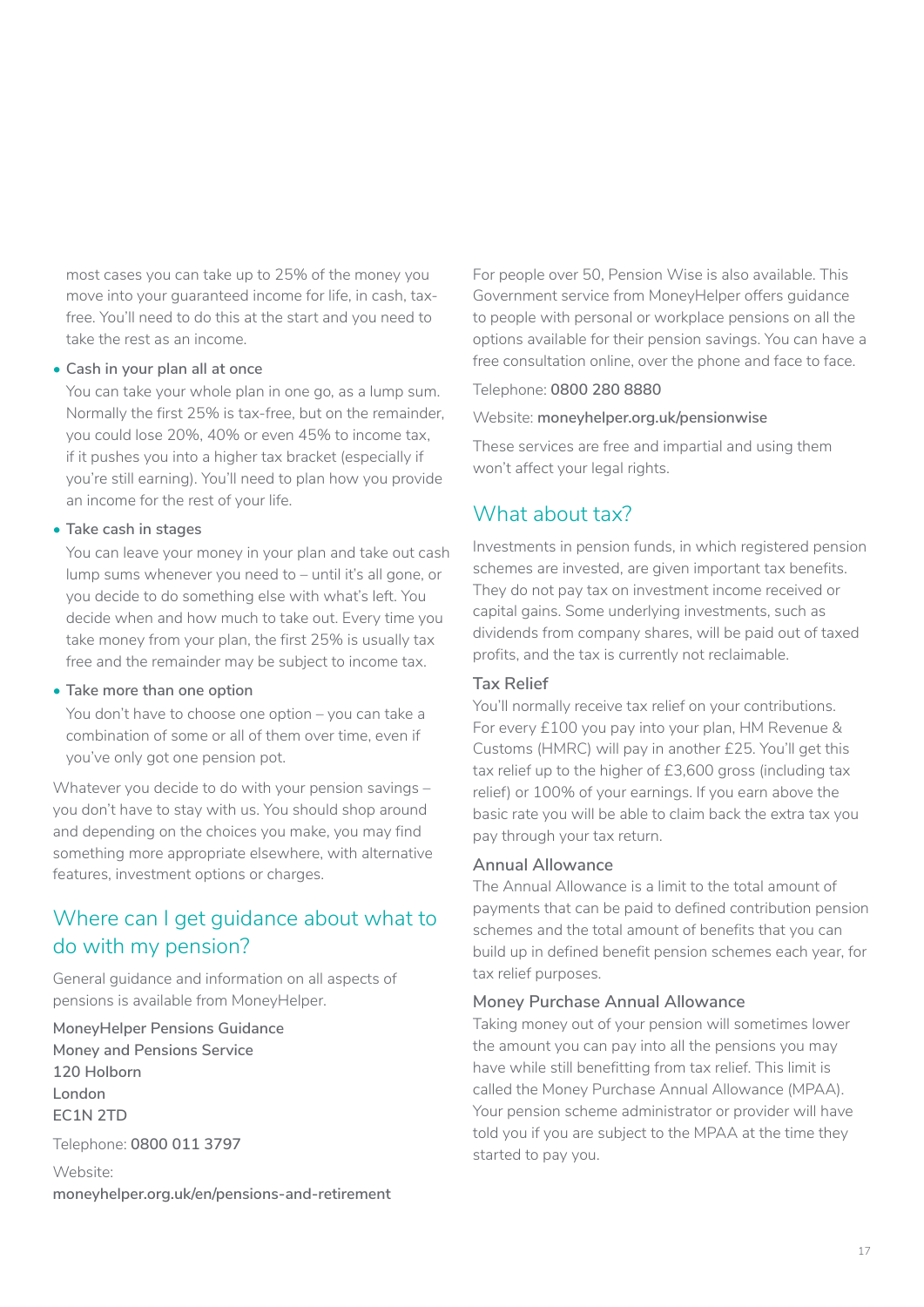#### <span id="page-17-0"></span>**Lifetime Allowance**

The Lifetime Allowance is a limit on the amount of pension benefit that can be drawn from pension schemes, whether lump sums or retirement income, and can be paid without triggering an extra tax charge.

#### **Capital Gains**

You don't pay capital gains tax on your pension funds.

#### **Income tax**

Any money taken out, excluding any tax-free cash, may be subject to income tax. Lump sum benefits payable on death are not subject to income tax unless they are paid our more than two years after notification of death or where death occurred after age 75.

#### **Inheritance tax**

Lump sum benefits are not normally subject to Inheritance tax.

Tax rules can change and the impact of taxation (and any tax relief) depends on your circumstances. Before you make a decision you should speak to your financial adviser. They can help you understand the tax rules and how they might affect you.

If you've invested in the SIF, you should talk to your financial adviser about how tax affects your investment.

For more information visit **[pru.co.uk/tax](https://www.pru.co.uk/pensions-retirement/help-guides-and-articles/tax-information/?utm_source=redirect&utm_medium=301&utm_campaign=/tax)** or the HMRC website at **[hmrc.gov.uk](https://www.gov.uk/government/organisations/hm-revenue-customs)**

# How will I know how my Flexible Retirement Plan is doing?

We'll send you a yearly statement, which shows how your plan is doing. If you've chosen either SIPP option, we send you a separate statement about the SIF.

#### **Keep track of your plan online, at a time that suits you**

With your Online Service you can check the value of your plan, contact us securely, change personal details and view your documents. If you're not registered, it's easy and only takes five minutes. You'll need your policy number, postcode and date of birth. Go to **[pru.co.uk/registeronline](http://www.pru.co.uk/registeronline)** to find out more.

Alternatively, you can email us at **[contact.us@prudential.](mailto:contact.us%40prudential.co.uk?subject=) [co.uk](mailto:contact.us%40prudential.co.uk?subject=)**. We want to make sure your information is kept secure. So please don't send us any personal details using email. Or you can phone our Customer Service Centre on **0345 640 3000** and a member of our team will give you an up-to-date valuation.

# What happens to the Flexible Retirement Plan if I die?

**Personal Pension** – we, as Trustees, have discretion on the distribution of death benefits. If you've completed a nomination we'll take this into account, but it's not binding on us.

We can offer to pay death benefits as a lump sum to anyone we choose using our discretion. However, if you die leaving any dependant(s), or you nominate any individual, or charity, we can only offer beneficiary income options (annuity or drawdown) to any dependant(s) and/or nominated individuals.

Taxation can be complex but generally, payments will be tax free if:

- Under 75 at the date of death
- Made/designated within 2 years of us being informed of your death
- There was sufficient Lifetime Allowance available

**Drawdown** – if any individual nominated by you to receive any death benefits is a restricted dependant, then that nomination will be binding on us.

A restricted dependant is:

- the member's spouse, civil partner, and/or children under the age of 23; or
- any person who was, in our opinion, financially dependent on the member at the date of his or her death; or
- a person who was, in our opinion, dependent on the member at the date of his or her death due to physical or mental impairment.
- Financial interdependence does not qualify.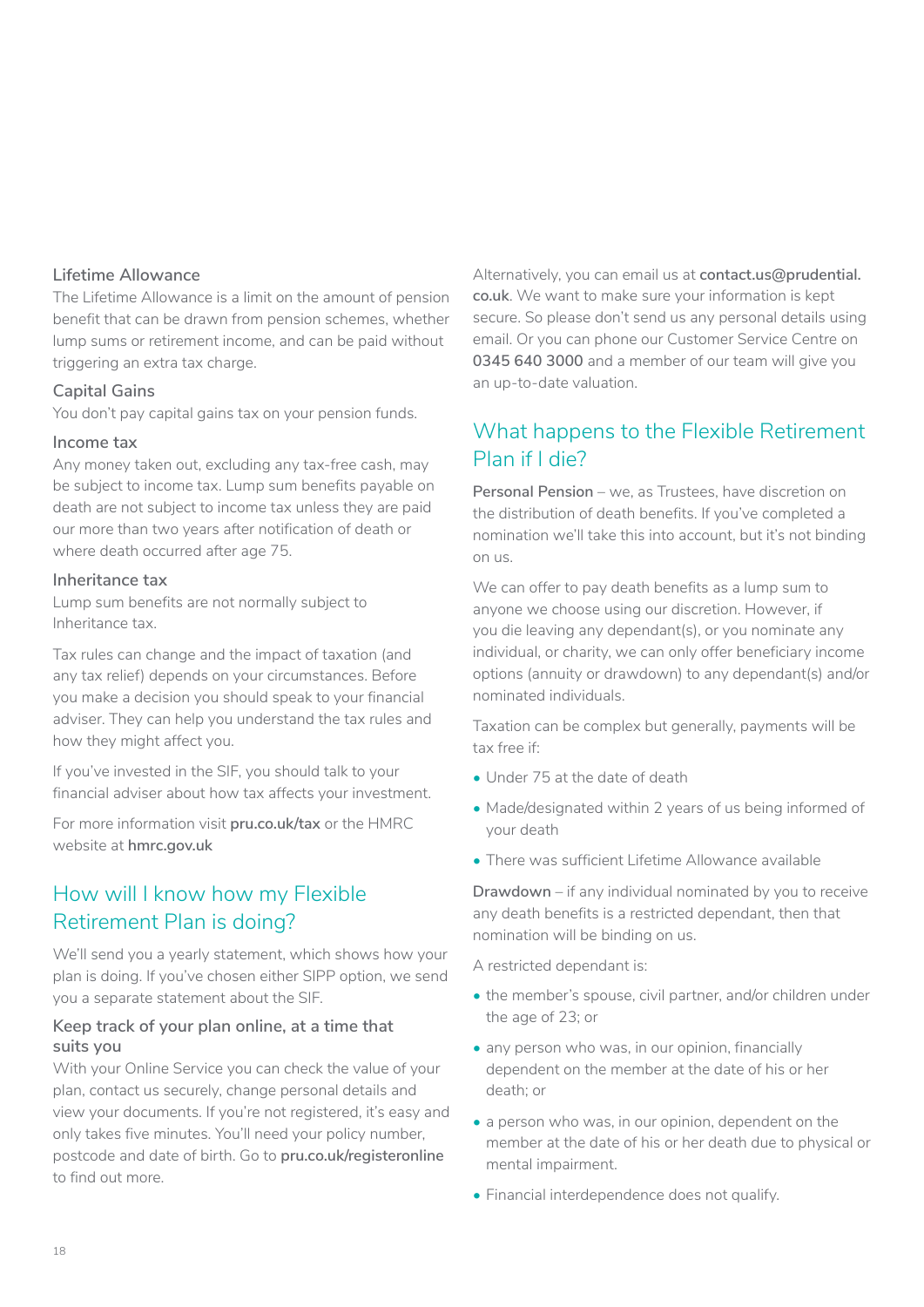<span id="page-18-0"></span>We can offer to pay death benefits as a lump sum, or income (annuity or drawdown) to a restricted dependant.

However, if there's no nomination, or a nomination for someone other than a restricted dependant, we have discretion on the distribution of death benefits.

If you die leaving any dependant(s), or you nominate any individual, or charity, we can only offer beneficiary income options (annuity or drawdown) to any dependant(s) and/or nominated individuals.

Taxation can be complex but generally, payments will be tax free if:

- Under 75 at the date of death
- Made within 2 years of us being informed of your death (lump sums only)

Please note: any money in the FRP Holding Account at the time of your death, will be treated as if you'd invested it in the personal pension option rather than the drawdown option.

It's important that your nomination is kept up to date. Please contact us if you need more details on the distribution of death benefits under our Flexible Retirement Plan.

# What if the Flexible Retirement Plan isn't right for me?

You can change your mind within 30 days from when you get your Plan documents. This may not apply to some asset types within the Self Invested Fund that cannot be readily sold.

If you decide, for any reason, within this period that you don't want the FRP, we'll give you your money back. If you decide to cancel your Plan, your refund will not include any Adviser Charges that have been paid to your Adviser. What you will get back will only relate to the amount remaining invested in your Plan after deduction of any Adviser Charges.

If you start the Plan with a single payment and cancel within 30 days, you may get back less than you paid in if the value has fallen as a result of investment performance, except where you've invested in our With-Profits Fund or PruFund Range of Funds.

If you do not exercise your right to cancel within the 30 day statutory cancellation period, the contract will become binding and we will not return any money to you until you are ready to take your benefits.

If you wish to exercise your right to cancel, you should complete and return the Cancellation Notice you will receive or write to us at:

**Prudential Customer Services Prudential Lancing BN15 8GB**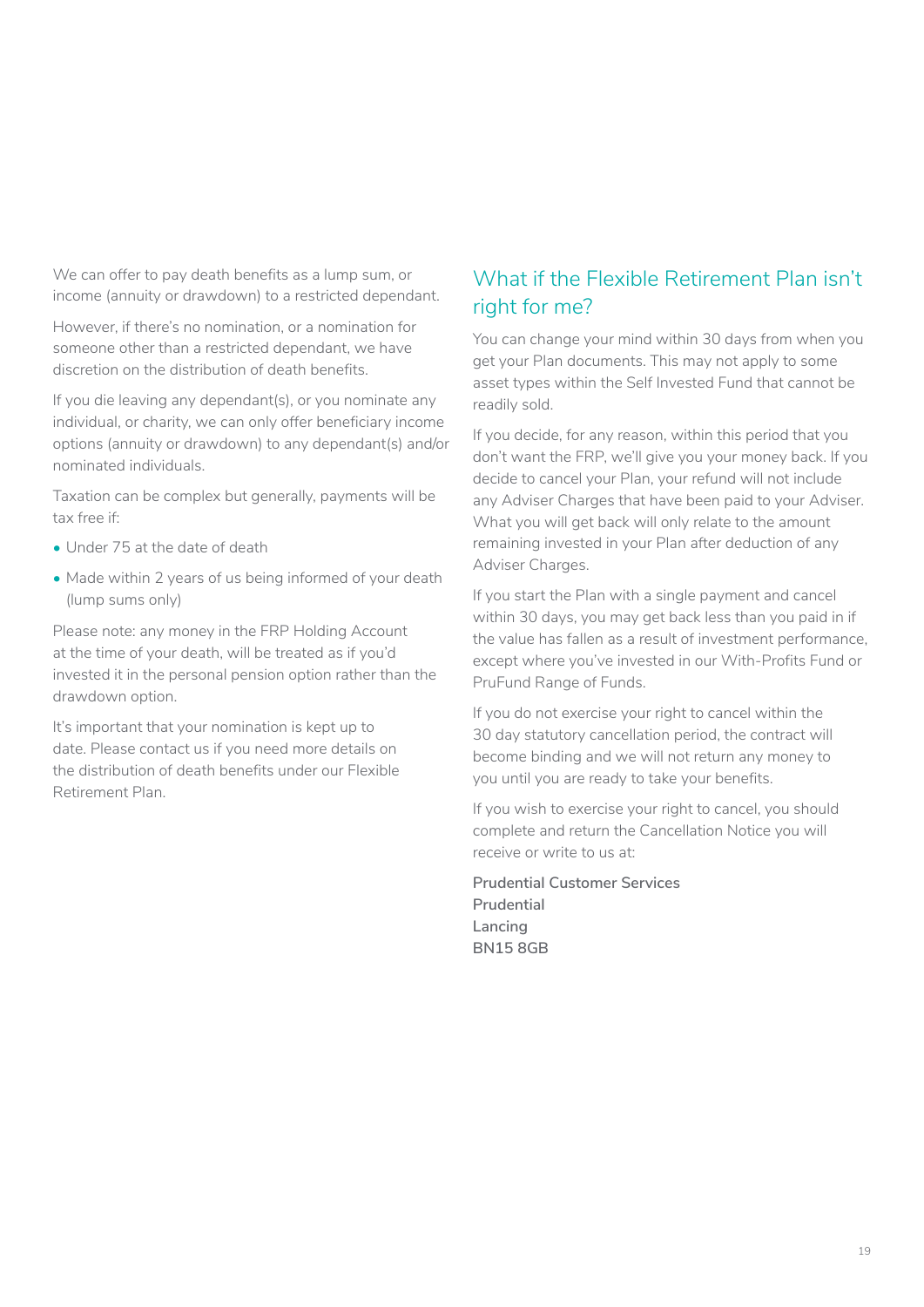# <span id="page-19-0"></span>Other information

# Client category

We classify you as a 'retail client' under Financial Conduct Authority (FCA) rules. This means you'll receive the highest level of protection for complaints and compensation and receive information in a straightforward way.

# Compensation

The products Prudential Assurance Company Limited (PACL) offer are covered by the Financial Services Compensation Scheme (FSCS). If we get into financial difficulties, you may be able to make a claim. The FSCS is an independent body set up by Government to provide compensation for people where their authorised financial services provider gets into financial difficulties and becomes unable, or unlikely to be able, to pay claims against it. This circumstance is referred to as being 'in default'.

Losses, which may result from poor investment performance, are not covered by the FSCS.

#### **Where does FSCS protection apply?**

There is full FSCS coverage if PACL is 'in default'.

- Your product is protected up to 100% of the value of your claim.
- Any investments you choose to hold in your product will be included in the value of your claim in the event that PACL is declared 'in default'.
- If you hold the Prudential With-Profits fund or PruFund Funds in your product, they are all protected 100% in the event of the default of PACL.

#### **Other investment options are not protected by the FSCS.**

- All the other Prudential funds we offer (you'll know these if the name starts 'Prudential'), apart from those mentioned above, are unit-linked and invest with non-PACL fund managers, so FSCS cover does not apply if that fund manager were to be 'in default'.
- And the FRP Holding Account, and any investment in the Self-lnvested Fund, are also not protected.

You can find out more information on the FSCS in your **Technical Guides**, at **[pru.co.uk/fscs](http://www.pru.co.uk/fscs)**, or you can call us.

Information is also available from the Financial Services Compensation Scheme.

Visit their website: **[fscs.org.uk](http://www.fscs.org.uk)**

Or write to:

**The Financial Services Compensation Scheme, PO Box 300, Mitcheldean GL17 1DY**

Or call the FSCS: Telephone: **0800 678 1100**

#### **Where FSCS coverage does not apply, then other factors can come in**

As explained in the 'Where does FSCS protection apply?' section, the FSCS doesn't cover every situation. For example unit-linked funds that Invest in the funds of non-PACL fund managers (often called 'mirror' funds).

But, where FSCS protection does not apply, there are other factors that could help if the worst happened and a provider was 'in default'. For example, the use of custodians or depositories to provide protection for fund assets, where there is separate legal ownership of assets and legal entities that aren't liable for any losses of a fund manager. ln so doing, the intention is that the underlying fund will not be liable for any losses the underlying fund management company incurs.

PACL would aim to recover any money invested in an underlying fund where the fund manager has been declared 'in default', but PACL would not be liable for any loss incurred from the default of the non-PACL fund manager.

# Financial Strength

Prudential meets regulatory standards for meeting its financial obligations. You can read our solvency and financial conditions reports at **[pru.co.uk/about\\_us](https://www.pru.co.uk/about/?utm_source=redirect&utm_medium=301&utm_campaign=/about_us/)**, or if you contact us using the details on the last page, we can post some information to you.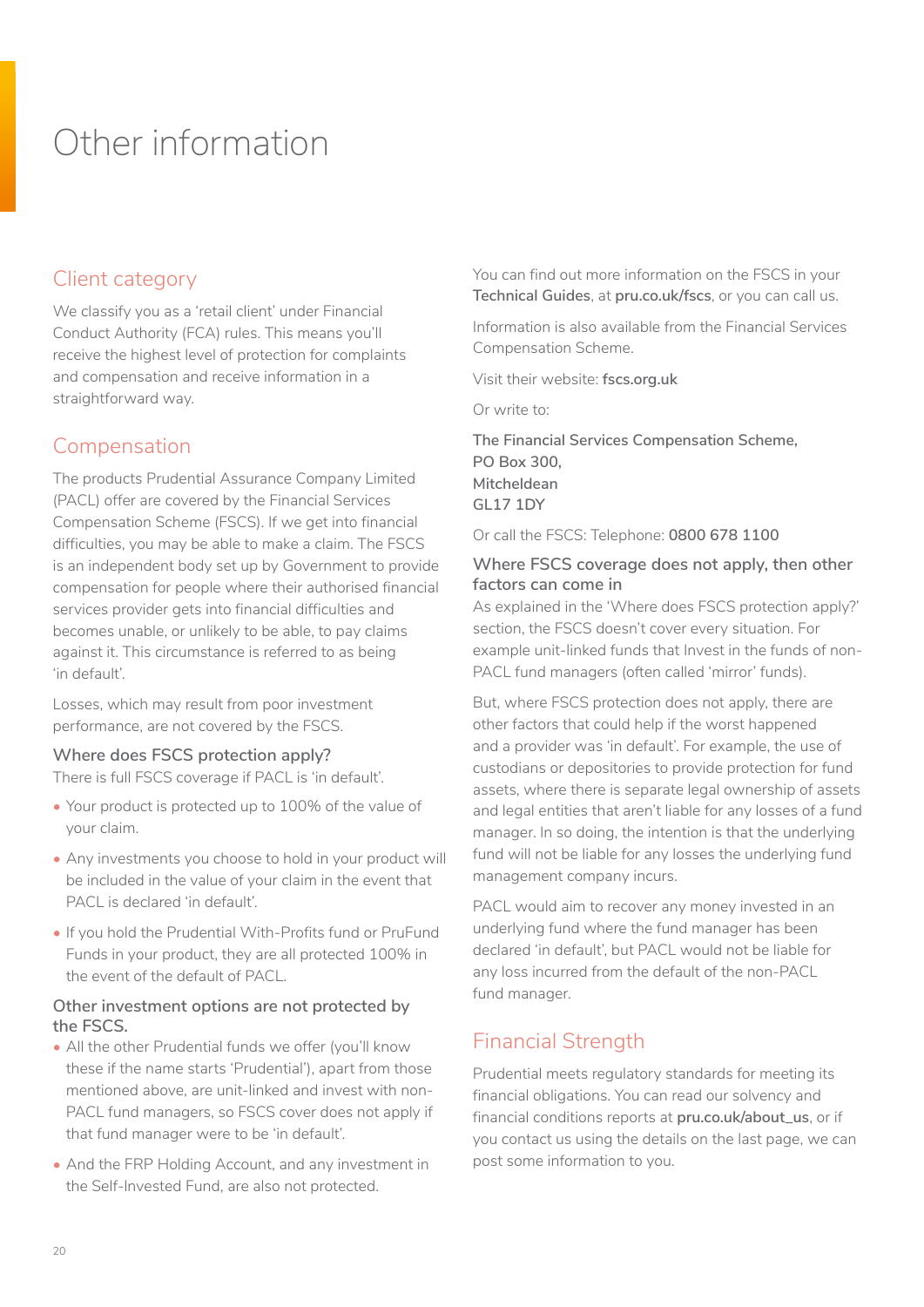## Terms and conditions

This Key Features Document gives a summary of your plan. Full details are set out in the **Technical Guides** which are available on request using our contact information on the last page. We will also send them to you when your plan starts.

# Conflict of Interest

We want to make sure that we uphold our reputation for conducting business with integrity. If we become aware that our interests may conflict with yours, we will take all reasonable steps to manage it in an appropriate manner. We have drawn up a policy to deal with any conflicts of interest. If you would like to know the full details, please contact us using our details on the last page.

#### Law

The law of England and Wales applies to your contract.

# Our regulators

We are authorised by the Prudential Regulation Authority and regulated by the Financial Conduct Authority and the Prudential Regulation Authority. Prudential Assurance Company Limited is entered on the Financial Conduct Authority (FCA) Register, FCA Reference Number 139793. The FCA Register is a public record of all the organisations that the FCA regulates.

You can contact the FCA at:

**The Financial Conduct Authority 12 Endeavour Square London E20 1JN**

Email: **consumer.queries@fca.org.uk** 

Prudential Regulation Authority details:

**The Prudential Regulation Authority Bank of England Threadneedle St London EC2R 8AH** 

# Communicating with you

Our documents and terms and conditions, as well as all other communications, will be in English.

# How to make a complaint

If you have a complaint, please get in touch with us and we will do everything we can to resolve it. You can also ask us for details of our complaints handling process. Our contact details are in the 'Get in touch' section at the back of this document.

If you're not satisfied with our response, you can take your complaint to the Financial Ombudsman Service who help settle individual disputes between consumers and businesses providing financial services:

**Financial Ombudsman Service Exchange Tower London E14 9SR**

Telephone: **0800 023 4567** or **0300 123 9123**

Or visit the website: **[financial-ombudsman.org.uk](https://www.financial-ombudsman.org.uk/)**

Help is also available from The Pensions Ombudsman who deals with complaints and disputes about the administration and management of occupational and personal pension schemes.

**The Pensions Ombudsman 10 South Colonnade Canary Wharf London E14 4PU**

Telephone: **0800 917 4487**

Email: **enquiries@pensions-ombudsman.org.uk**

Website: **[pensions-ombudsman.org.uk](https://www.pensions-ombudsman.org.uk/)**

You can also submit a complaint form online: **[pensions-ombudsman.org.uk/making-complaint](https://www.pensions-ombudsman.org.uk/making-complaint)**

These services are free and using them won't affect your legal rights.

Email: **enquiries@bankofengland.co.uk**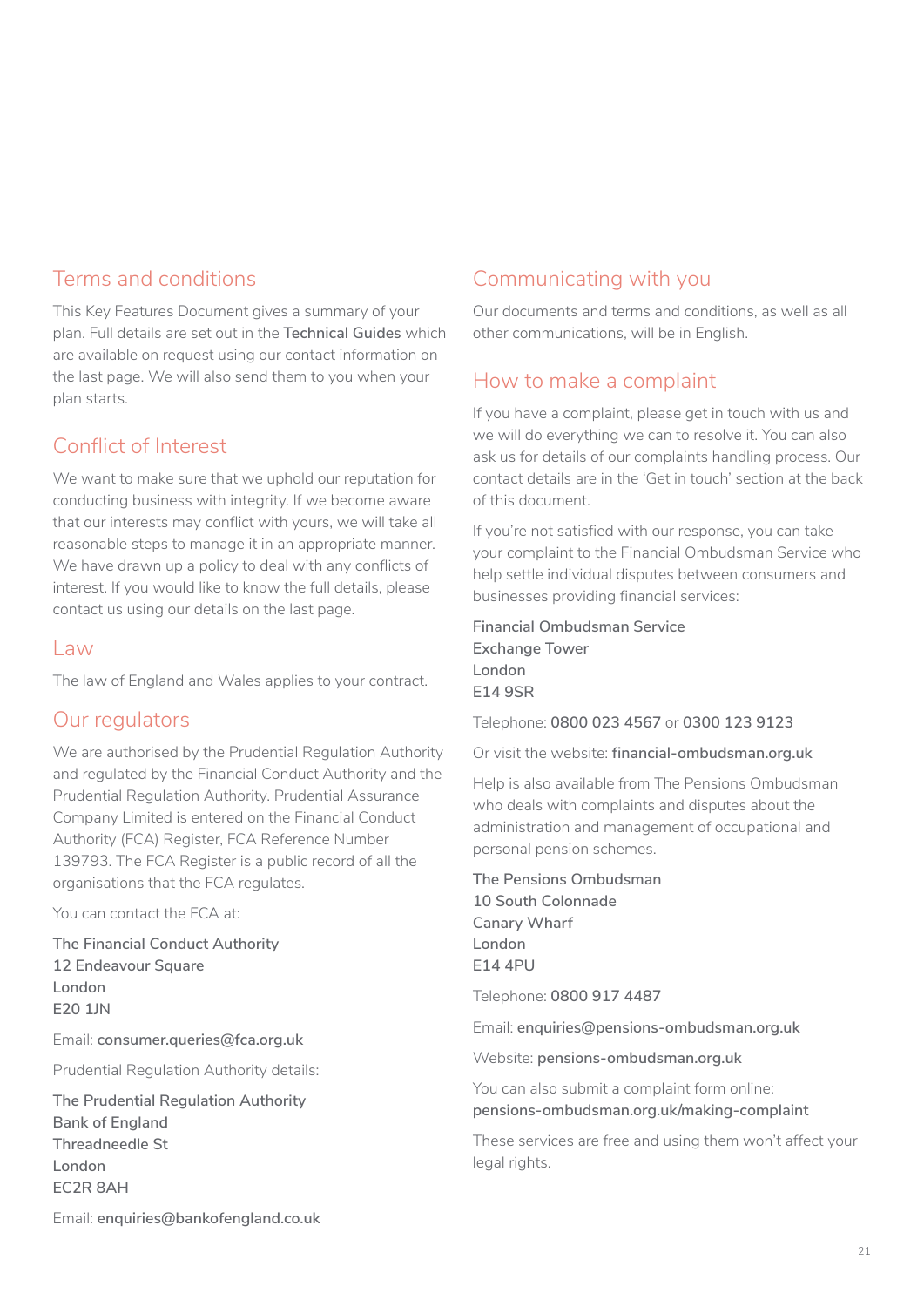# <span id="page-21-0"></span>Get in touch

If you want to contact us before you buy this plan, you can write, email or phone:



With your Online Service you can check the value of your plan, contact us securely, change personal details and view your documents. If you're not registered, it's easy and only takes five minutes. You'll need your policy number, postcode and date of birth. Go to **[pru.co.uk/registeronline](https://www.pru.co.uk/registeronline)** to find out more.



Write to: **Prudential Lancing BN15 8GB UK**

Phone: **0345 640 3000** Monday to Friday 8am to 6pm. We might record your call for training and quality purposes. To find out more about how we use your personal data please visit **[pru.co.uk/mydata](http://www.pru.co.uk/mydata)**



If you are a deaf customer, who is also a British Sign Language (BSL) user, you can contact us using a Video Relay service. The service, provided by SignVideo, connects customers to fully qualified, registered NRCPD interpreters who will relay your conversation with a member of our customer service team.

#### **[pru.co.uk/contact-us/signvideo](https://www.pru.co.uk/contact-us/signvideo/)**

There is no cost for using this service to call Prudential and we're available to help you Monday to Friday, 8am to 6pm.

# Keep in touch

It's important that we keep in touch so, if you change your address or any of your contact details, please let us know.